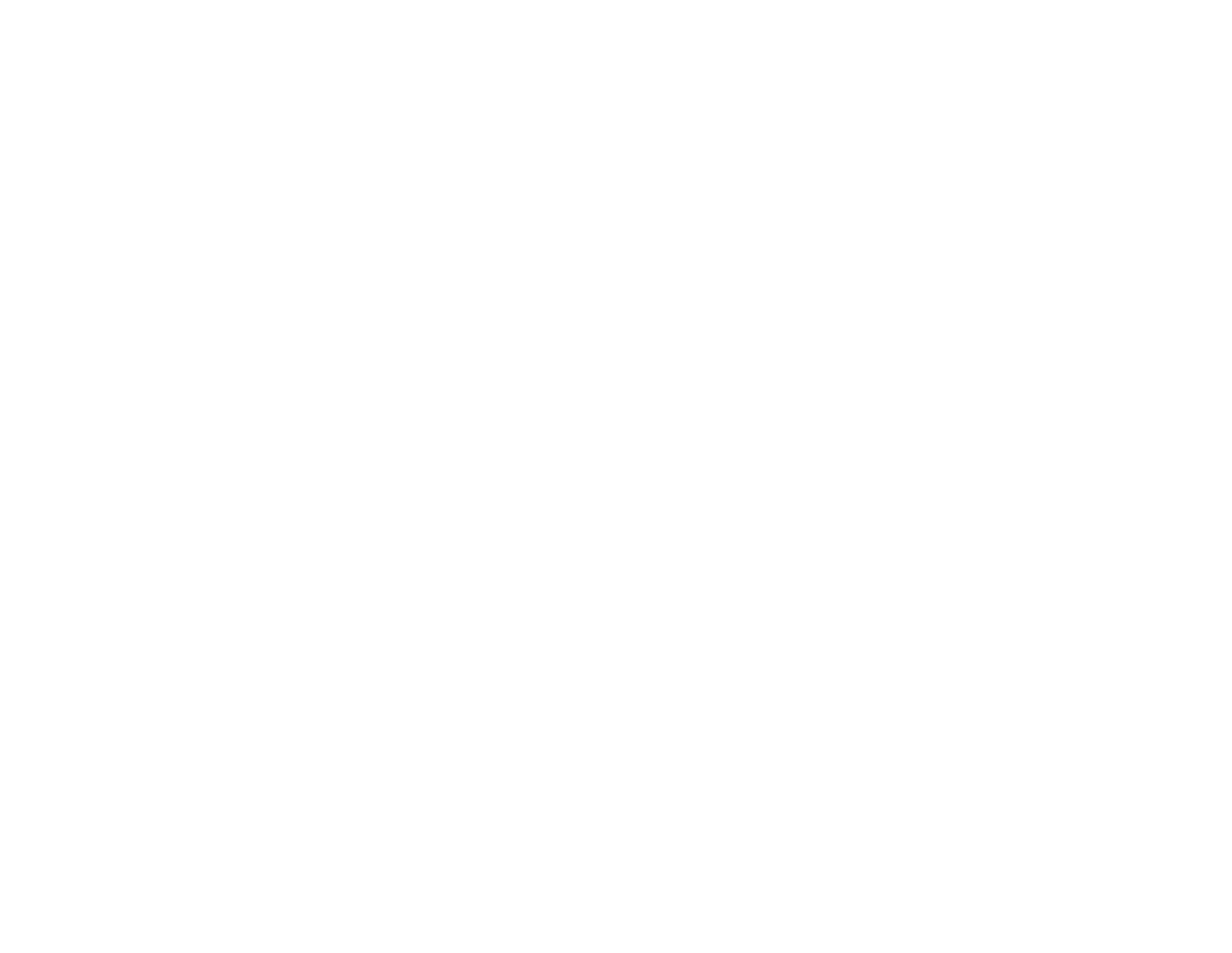# *PROTECT OAKLAND*

CITY OF OAKLAND GENERAL PLAN **| SAFETY ELEMENT**



**City of Oakland**  Community and Economic Development Agency Planning and Zoning Division 250 Frank H. Ogawa Plaza, Suite 3315 Oakland, CA 94612 510 | 238.3941 www.oaklandnet.com

**November 2004**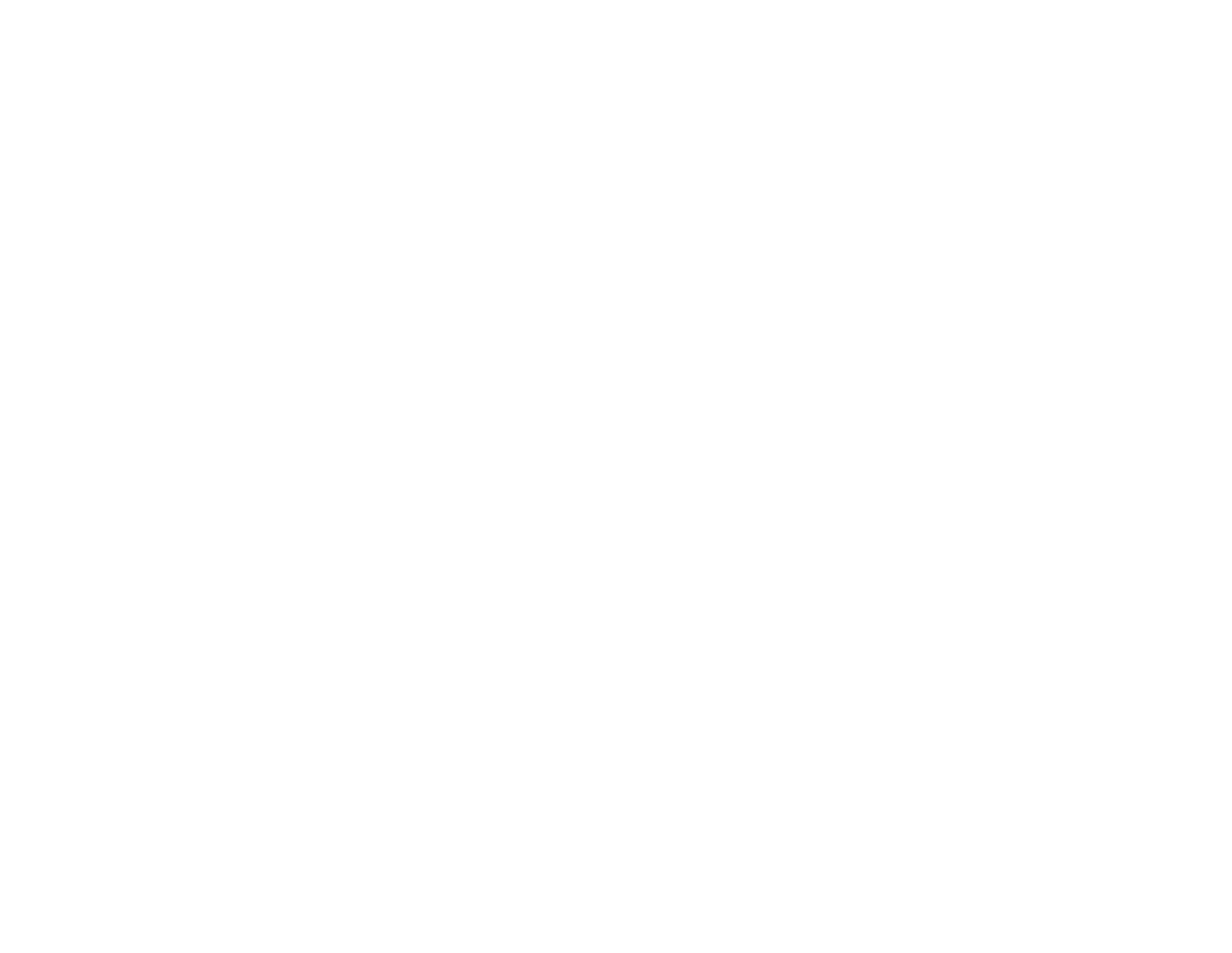## **CREDITS**

### **MAYOR AND CITY COUNCIL**

Jerry Brown, mayor

Henry Chang, vice-mayor (at-large) Jane Brunner (District 1) Danny Wan (District 2) Nancy Nadel (District 3) Jean Quan (District 4) Ignacio De La Fuente (District 5) Desley Brooks (District 6) Larry Reid (District 7)

#### **PLANNING COMMISSION**

Nicole Y. Franklin Colland Jang, vice-chair Clinton Killian Suzie W. Lee Michael Lighty Mark A. McClure, chair Anne E. Mudge

#### **COMMUNITY AND ECONOMIC DEVELOPMENT AGENCY**

<span id="page-4-0"></span>This document is dedicated to those in Oakland who lost their lives, loved ones or their homes as a result of the Loma Prieta earthquake on October 17, 1989 or of the Oakland Hills fire on October 20, 1991.

Claudia Cappio, Director of Development Margaret Stanzione, Strategic Planning Coordinator Niko Letunic, project manager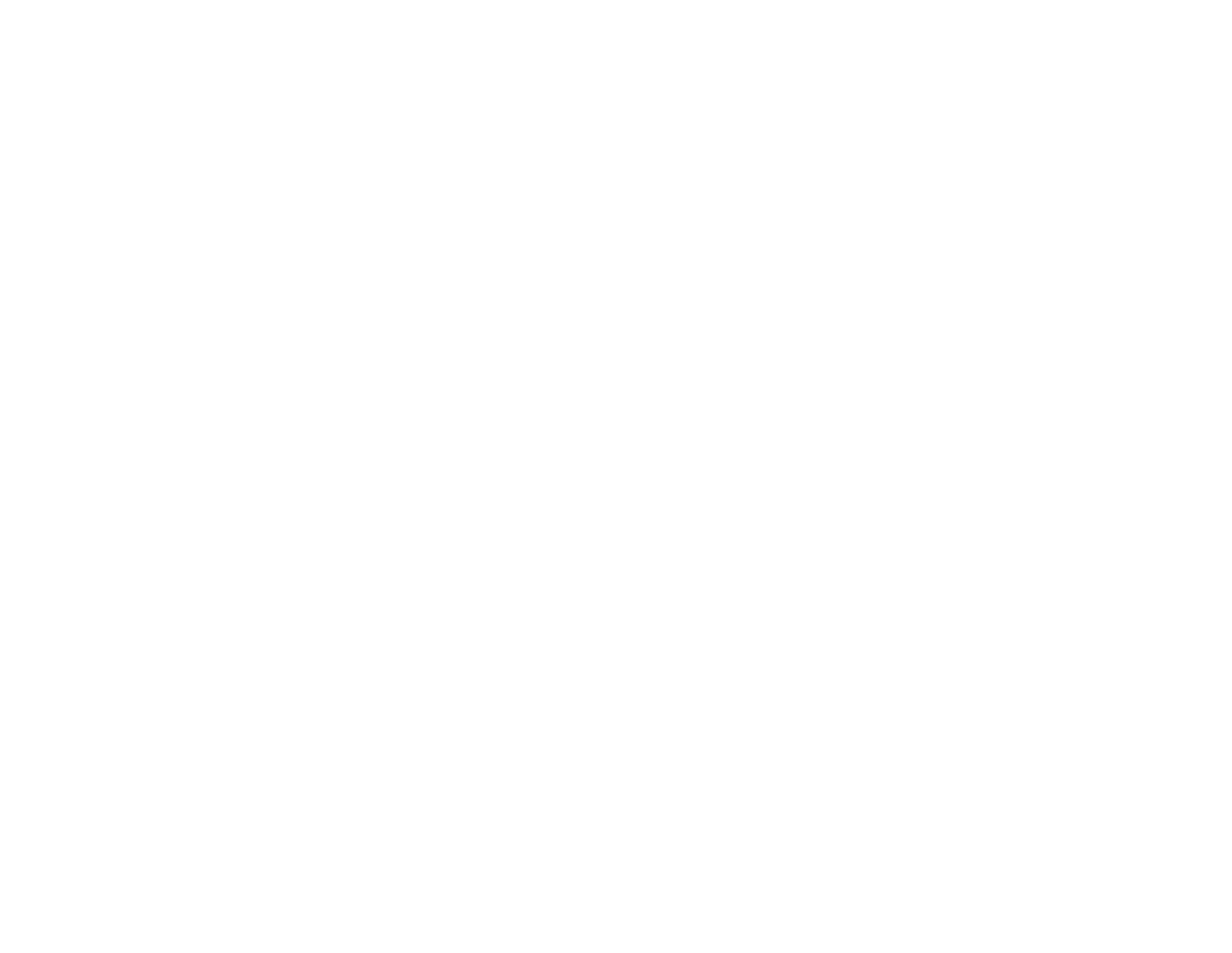## **TABLE OF CONTENTS**

#### **SECTIONS**

<span id="page-6-2"></span><span id="page-6-0"></span>

| <b>DIRECTORY OF POLICY STATEMENTS</b> |
|---------------------------------------|
| 1X                                    |
|                                       |
|                                       |
|                                       |
|                                       |
|                                       |
| <b>CHAPTER 1: INTRODUCTION</b>        |
|                                       |

<span id="page-6-3"></span><span id="page-6-1"></span>

|                                    | 10  |
|------------------------------------|-----|
| <b>CHAPTER 2: PUBLIC SAFETY</b>    |     |
|                                    |     |
|                                    |     |
| 2.3 Analysis                       |     |
|                                    |     |
|                                    | 16  |
|                                    | 18  |
|                                    | 19  |
|                                    | -21 |
|                                    |     |
| <b>CHAPTER 3: GEOLOGIC HAZARDS</b> |     |
| $31 \text{ N}$                     | つつ  |

#### [3.1 Overview](#page-0-0) .................................................................................... 23 [3.2 Institutional framework](#page-0-0) ............................................................ 28 [3.3 Analysis](#page-0-0)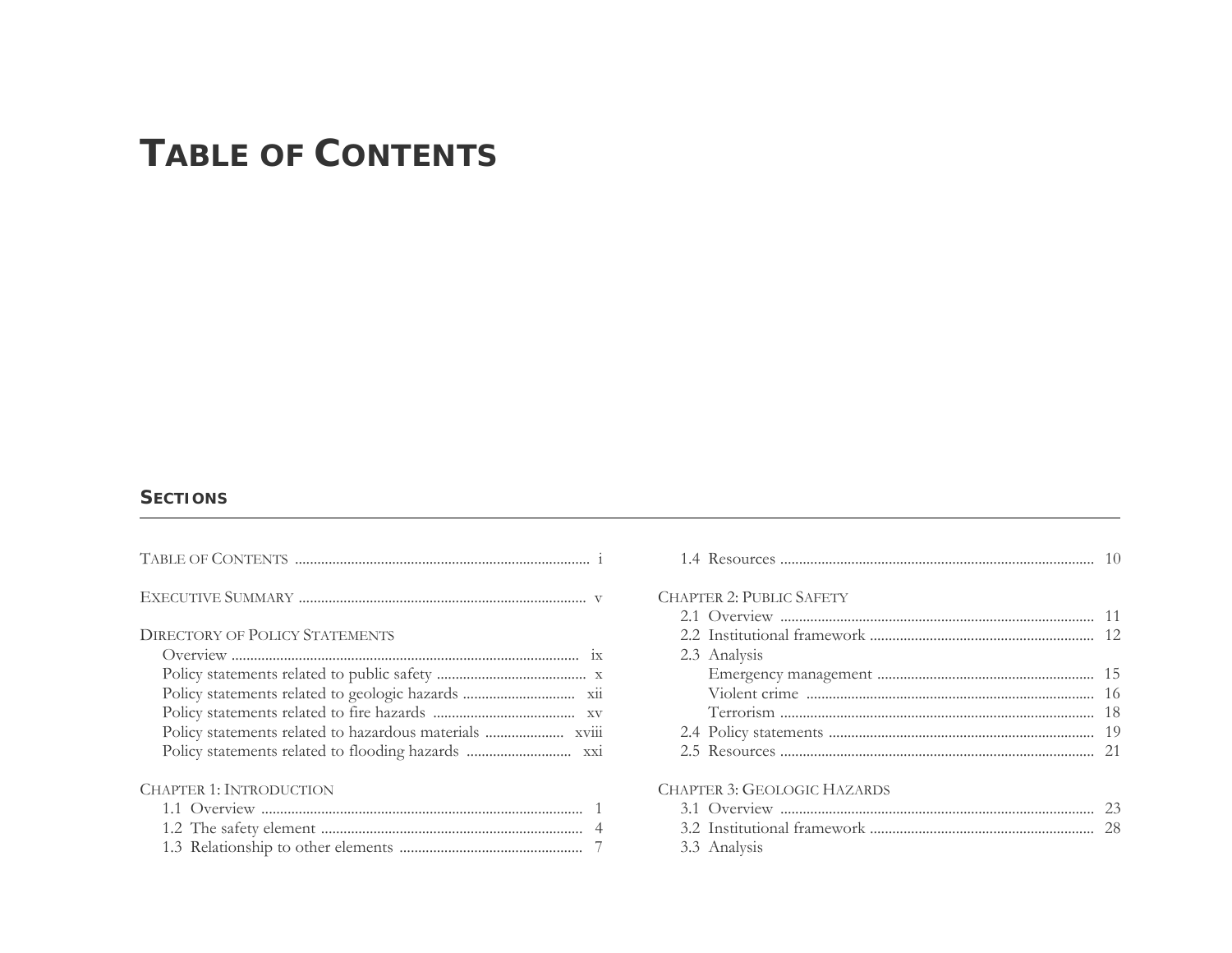#### **CHAPTER 4: FIRE HAZARDS**

| 4.3 Analysis |  |
|--------------|--|
|              |  |
|              |  |
|              |  |
|              |  |
|              |  |
|              |  |
|              |  |

#### CHAPTER 5: HAZARDOUS MATERIALS

| 5.3 Analysis                                  |  |
|-----------------------------------------------|--|
|                                               |  |
|                                               |  |
|                                               |  |
|                                               |  |
| Hazardous waste tiered permitting program  83 |  |
|                                               |  |
|                                               |  |
|                                               |  |

#### 2 CHAPTER 6: FLOODING HAZARDS

| 6.3 Analysis |  |
|--------------|--|
|              |  |
|              |  |
|              |  |
|              |  |
|              |  |
|              |  |
|              |  |

#### CHAPTER 7: HAZARDS BY AREA

| APPENDIX A: Policy statements from the open space,                |  |  |  |  |
|-------------------------------------------------------------------|--|--|--|--|
|                                                                   |  |  |  |  |
| APPENDIX B: Policy statements from the land use and               |  |  |  |  |
|                                                                   |  |  |  |  |
| APPENDIX C: Policy statements from the housing element  131       |  |  |  |  |
| APPENDIX D: Policy statements: historic preservation element  133 |  |  |  |  |
| APPENDIX E: Council resolution adopting the safety element  135   |  |  |  |  |
| APPENDIX F: Oakland Local Hazard Mitigation Plan  141             |  |  |  |  |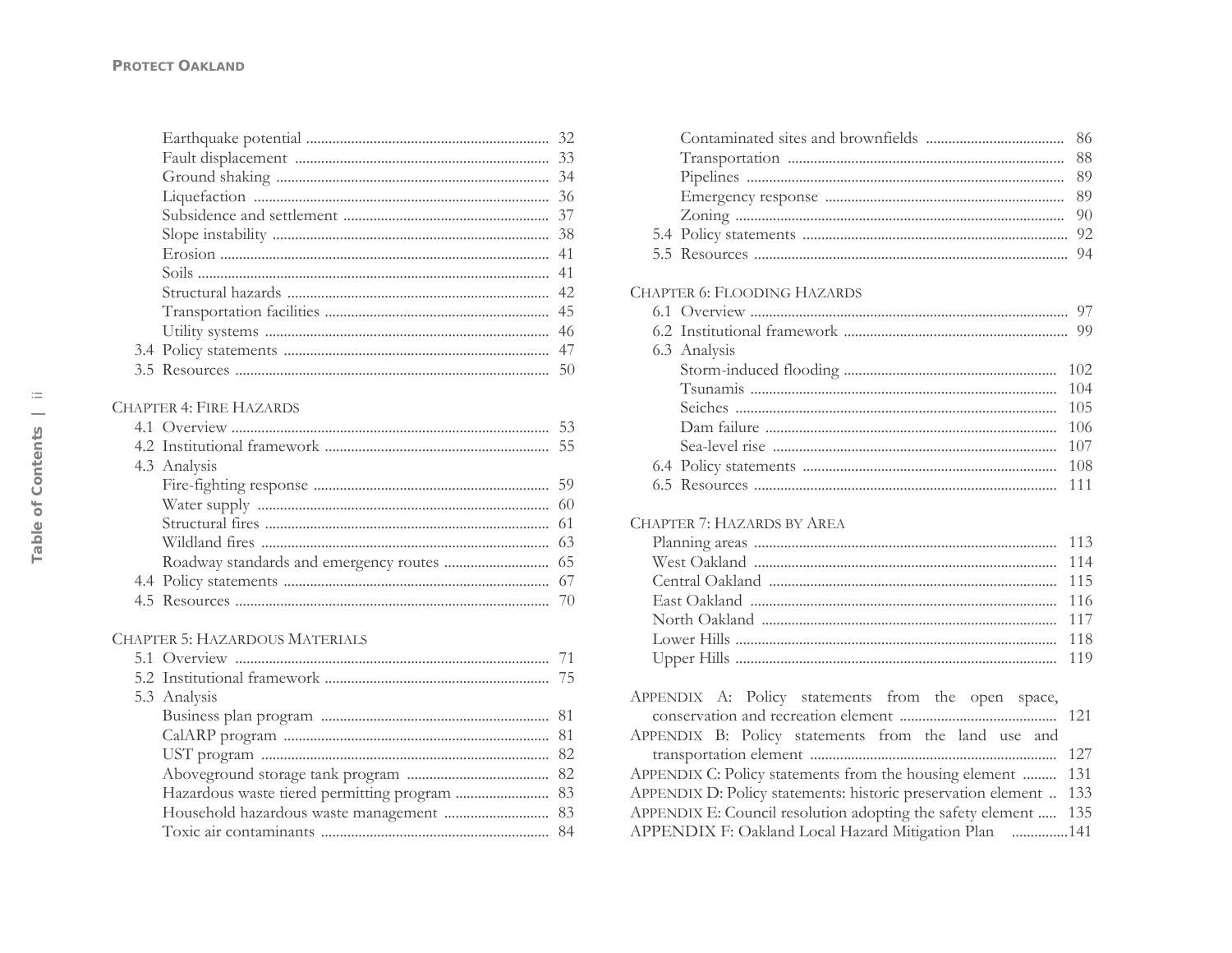| <b>FIGURES</b> | Figure follows page |
|----------------|---------------------|
|----------------|---------------------|

|                                                             | 70  |
|-------------------------------------------------------------|-----|
|                                                             |     |
|                                                             |     |
|                                                             |     |
|                                                             |     |
| 7.3 Safety hazards map of East Oakland (two sections)       | 116 |
|                                                             |     |
| 7.5 Safety hazards map of the Upper and Lower Oakland Hills |     |
|                                                             |     |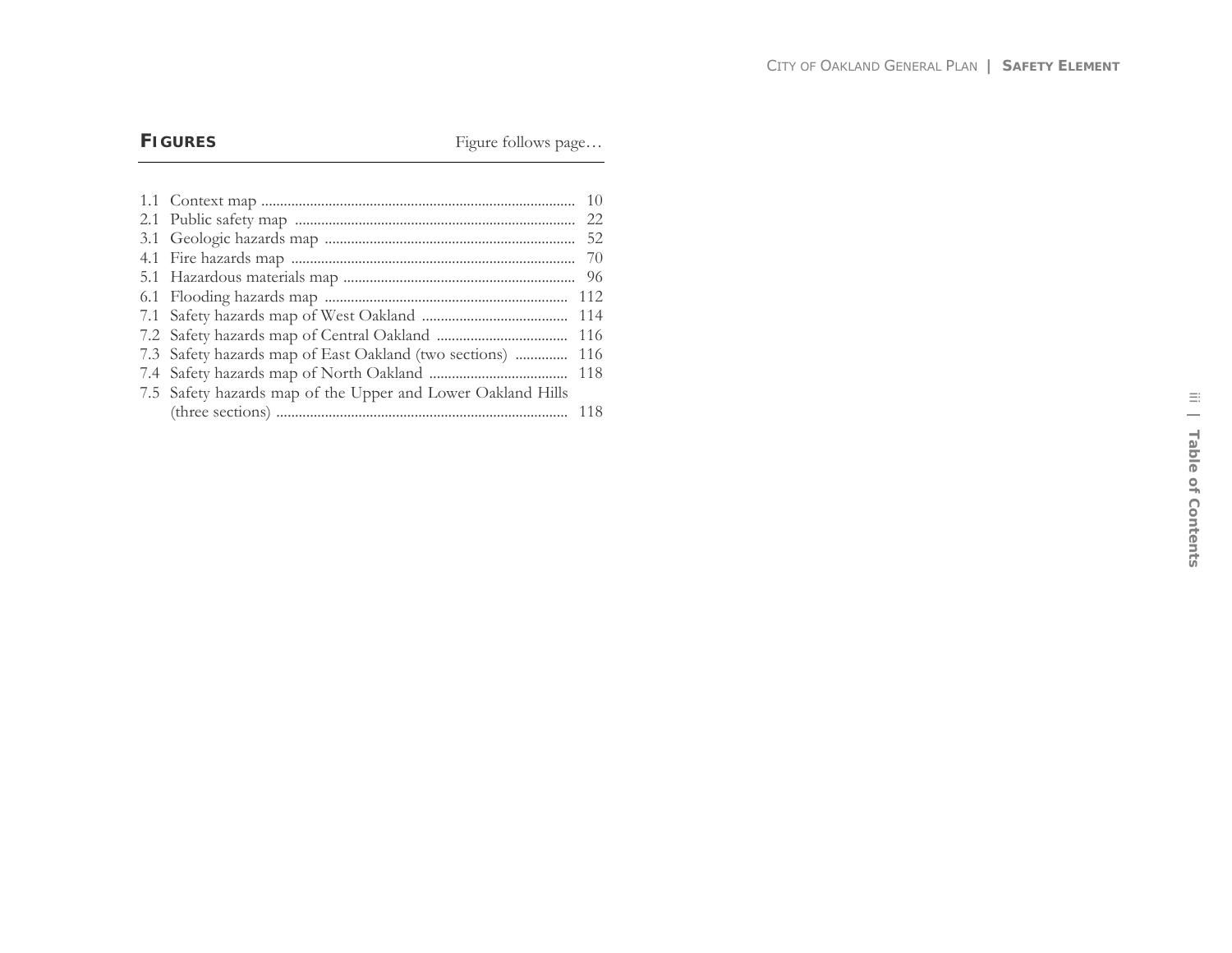*This page intentionally left blank*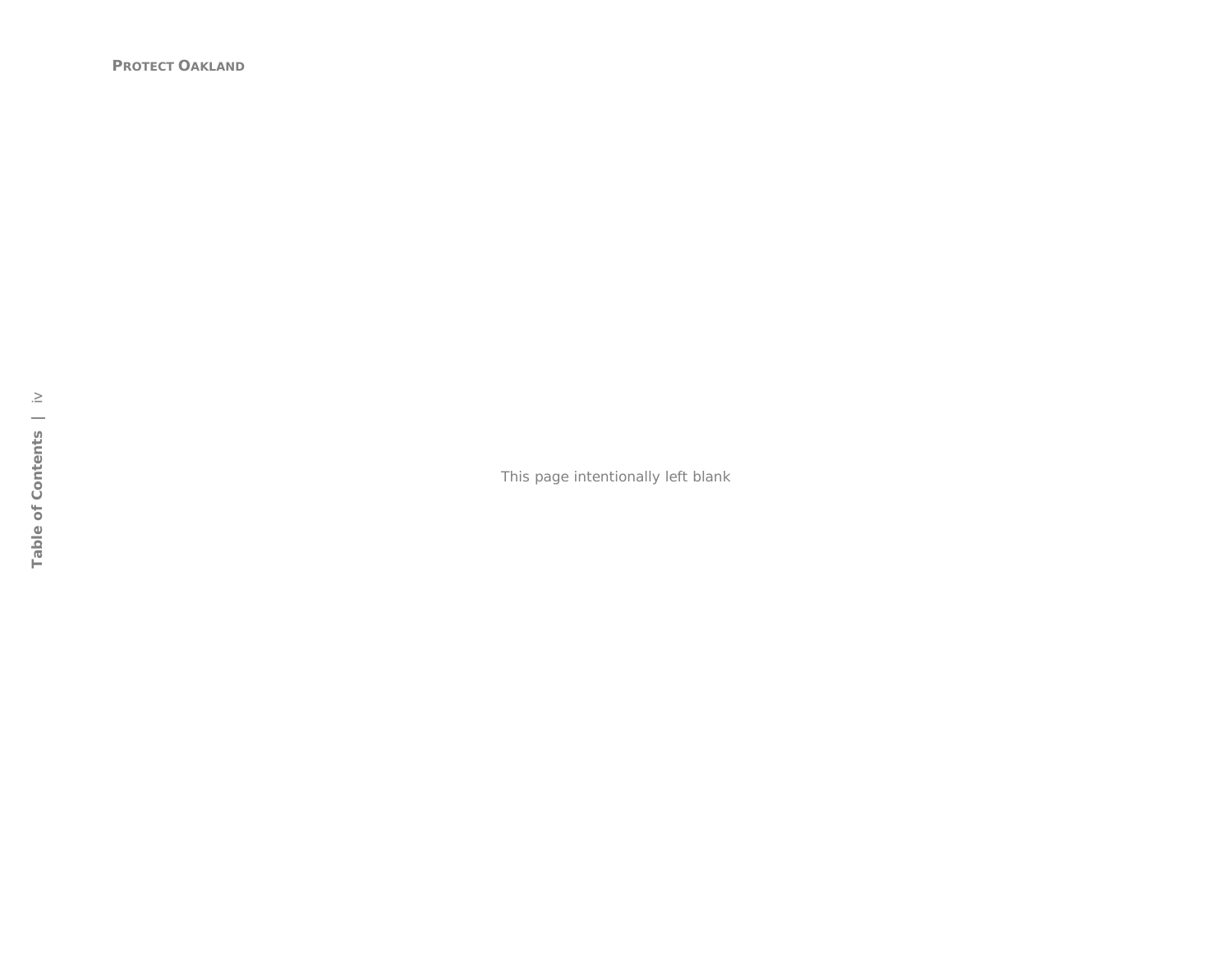## <span id="page-10-0"></span>**EXECUTIVE SUMMARY**

California state law requires that each city and county adopt a general plan to guide its physical growth and development. A jurisdiction's general plan is its official policy document regarding the future location of housing, business, industry, transportation facilities, parks, open space and other land uses; the conservation of natural resources; and the protection of the public from safety hazards. General plans must address locally relevant planning issues categorized under seven mandatory "elements:" land use, circulation, housing, conservation, open space, noise and safety. Among these, the safety element seeks to reduce the potential risk of death, injuries, property damage and economic and social dislocation resulting from large-scale hazards, including earthquakes, flooding and fires.



This document constitutes the safety element of the city of Oakland's general plan and is the first update of the city's original safety element (adopted in 1974 as the "Environmental Hazards Element"). The updated safety hazards element contains seven chapters: an introduction or general overview, five chapters dealing with specific environmental hazards (public safety, geologic hazards, fires, hazardous materials and flooding) and a chapter aggregating hazards by area of the city.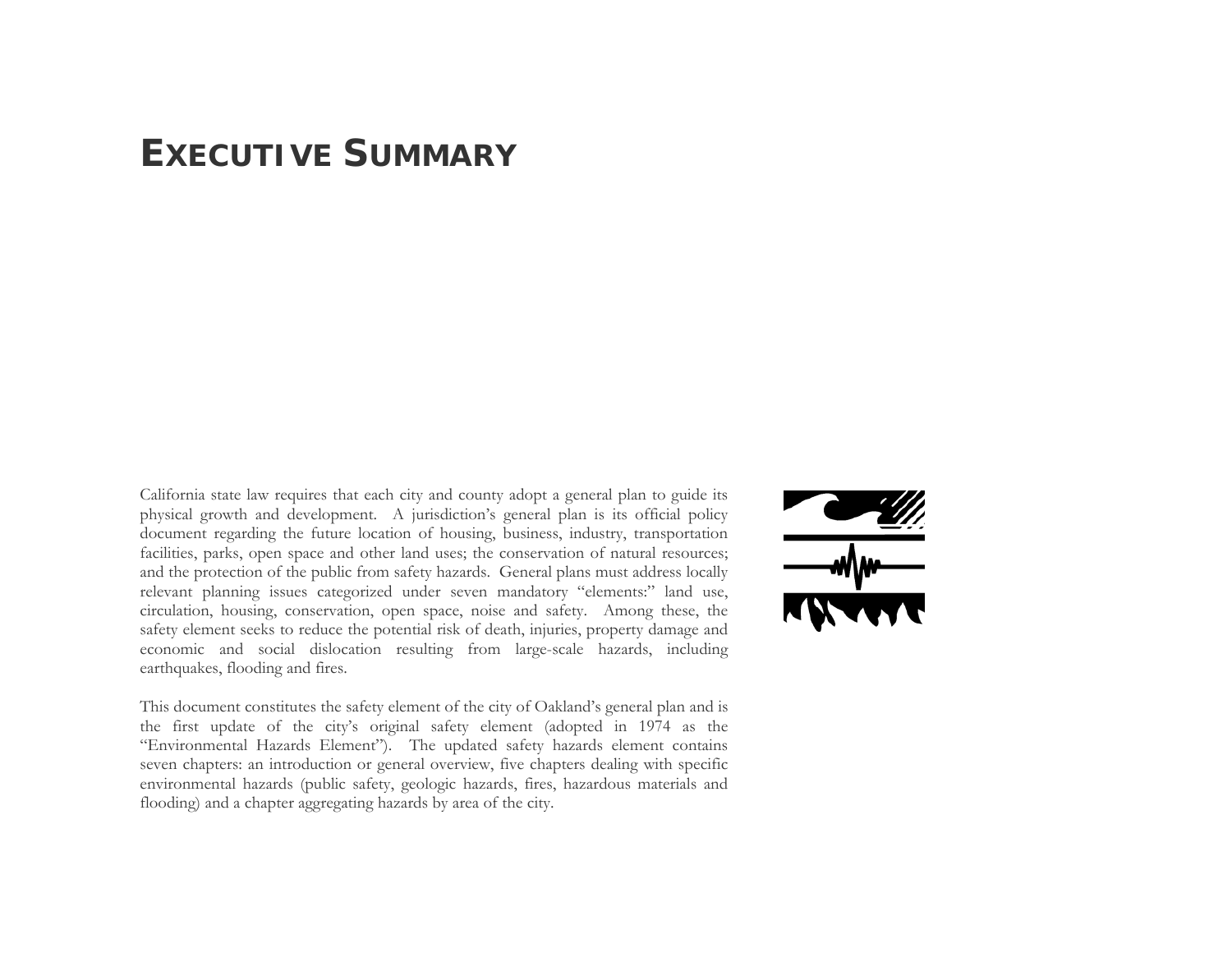In general, each chapter contains an overview of a specific hazard or issue; an outline of the institutional framework, including laws, regulations and programs; an analysis of critical aspects related to the hazard or issue; at least one map; a set of policies and actions—referred to collectively in this document as policy statements—specific to that hazard or issue; and a list of resources, including the names of agencies consulted for information, a bibliography and online sources of information. (For easy reference, all the document's policy statements are presented together under the next section, titled "Directory of Policy Statements.") Below are brief descriptions of the contents under each chapter:

- Chapter 1, "Introduction," presents a profile of the City of Oakland and overviews of general plans, of safety elements and of the Oakland general plan; discusses the organization and goals of the safety element, and the process taken to update it; and considers the element's relationship to other elements of the city's general plan and
- Chapter 2, "Public Safety," discusses the framework through which the City of Oakland plans for, mitigates, responds to and recovers from environmental disasters and emergencies and from public-safety incidents.
- **The safety elements from adjacent jurisdictions.**<br> **•** Chapter 2, "Public Safety," discusses the f<br>
Oakland plans for, mitigates, responds to and<br>
and emergencies and from public-safety incide<br>
 Chapter 3, "Geologic Haza • Chapter 3, "Geologic Hazards," analyzes the City of Oakland's risk from the main geologic and seismic hazards, namely earthquake-induced fault rupture and ground shaking, liquefaction, and landslides and mudslides.
	- Chapter 4, "Fire Hazards," analyzes the city's risk from wild fires and structural fires, as well as the city's fire-fighting capabilities, water supply and roadway standards and emergency routes.
	- Chapter 5, "Hazardous Materials," analyzes the risk to Oakland from the use, handling, storage, transport and disposal of hazardous materials, including toxic air contaminants; more specifically, it considers issues related to brownfields and contaminated sites, aboveground and underground storage tanks, household hazardous wastes, and land-use incompatibilities between homes and heavy industry.
	- Chapter 6, "Flooding Hazards," analyzes Oakland's risk from five inundation hazards: excessive stormwater runoff from heavy rain, the failure of dams and other water-holding structures, tsunamis, seiches and a rise in sea level.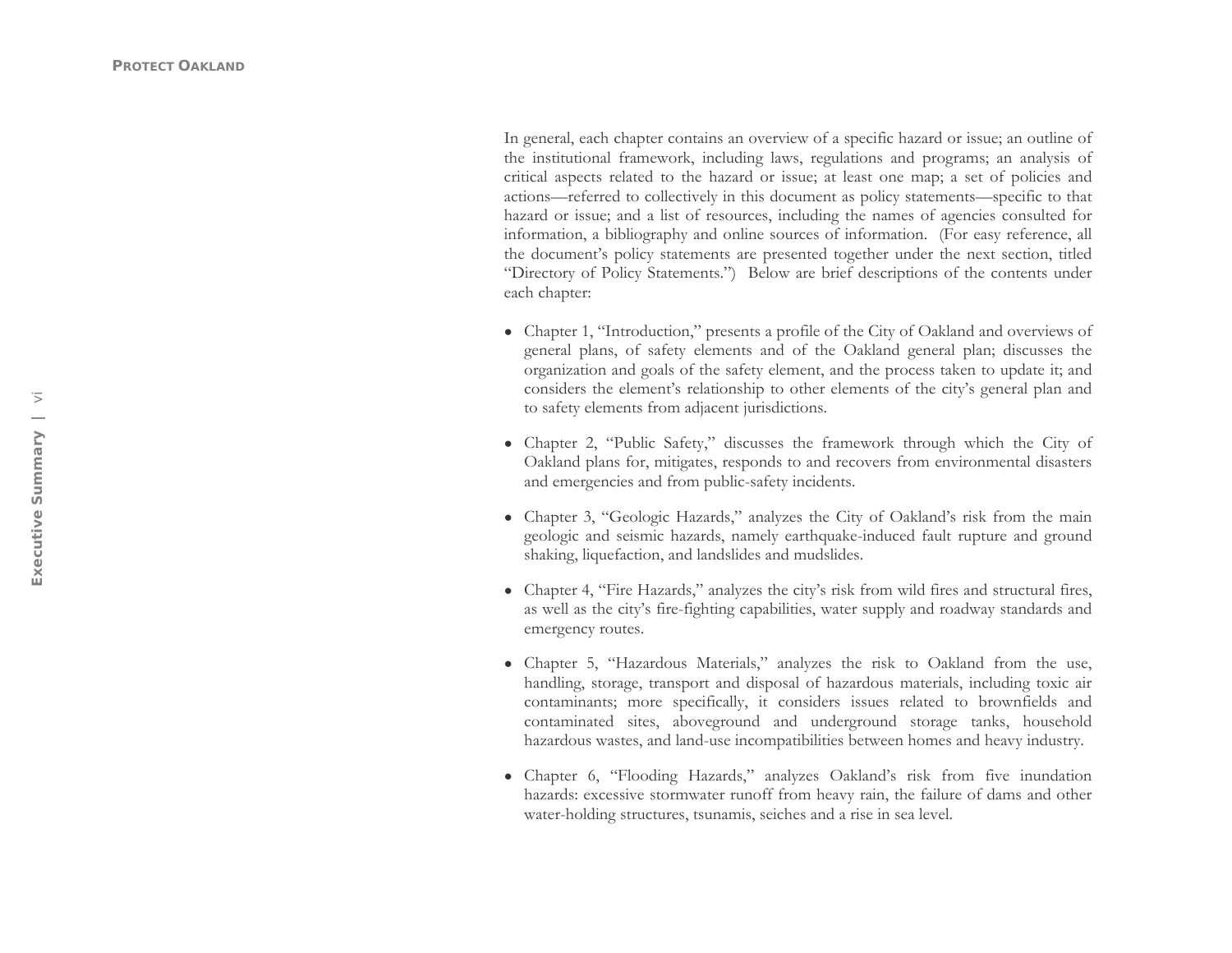● Chapter 7, "Hazards by Area," correlates the most significant identified hazards with each of six distinct areas of the city: West Oakland (including the seaport), Central Oakland, East Oakland (including the airport), North Oakland, the Lower Hills and the Upper Hills.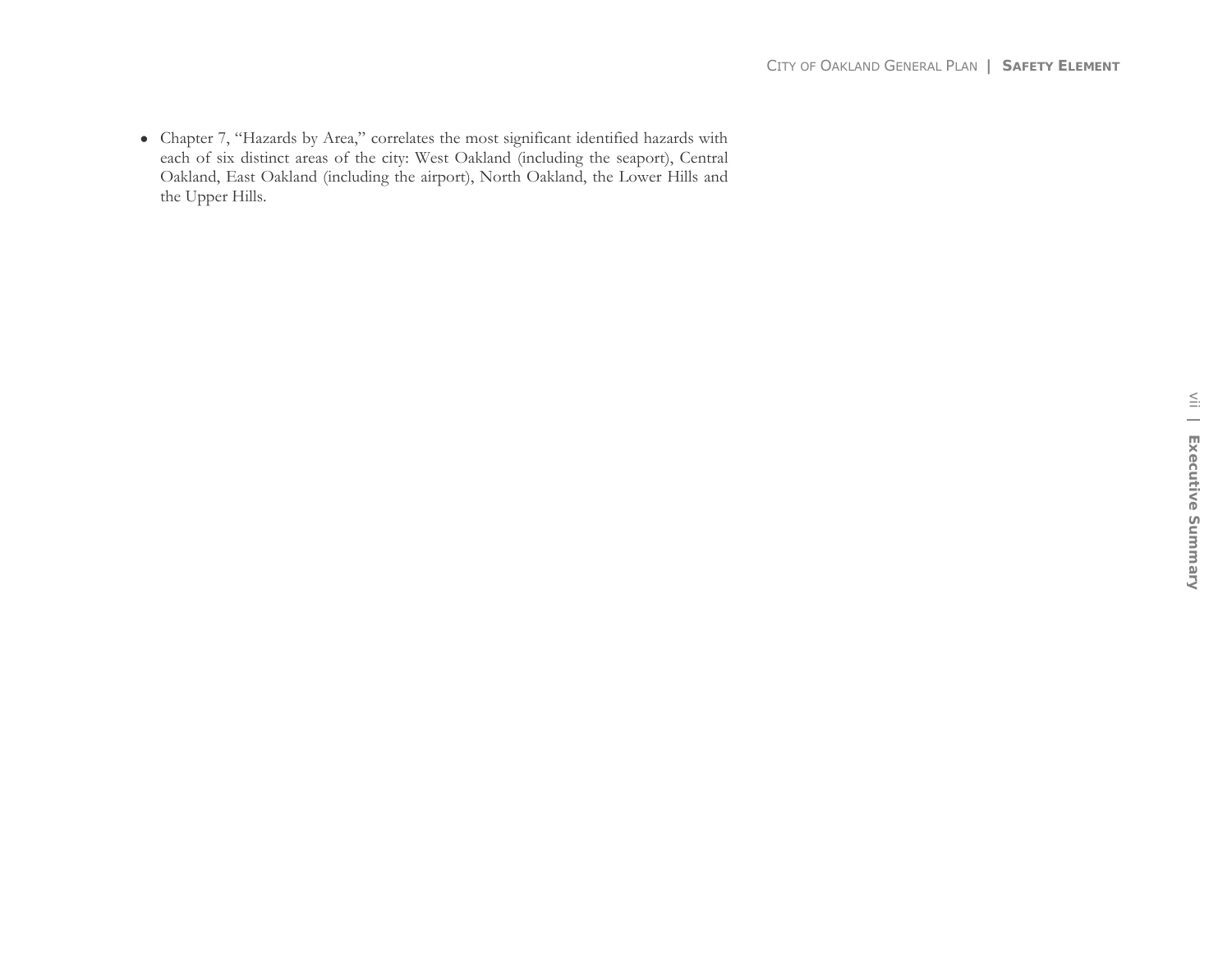*PROTECT OAKLAND*

**EXECUTIVE SUMMARY** *This page intentionally left blank* $\frac{1}{2}$  **and**  $\frac{1}{2}$  **and**  $\frac{1}{2}$  **and**  $\frac{1}{2}$  **and**  $\frac{1}{2}$  **and**  $\frac{1}{2}$  **and**  $\frac{1}{2}$  **and**  $\frac{1}{2}$  **and**  $\frac{1}{2}$  **and**  $\frac{1}{2}$  **and**  $\frac{1}{2}$  **and**  $\frac{1}{2}$  **an**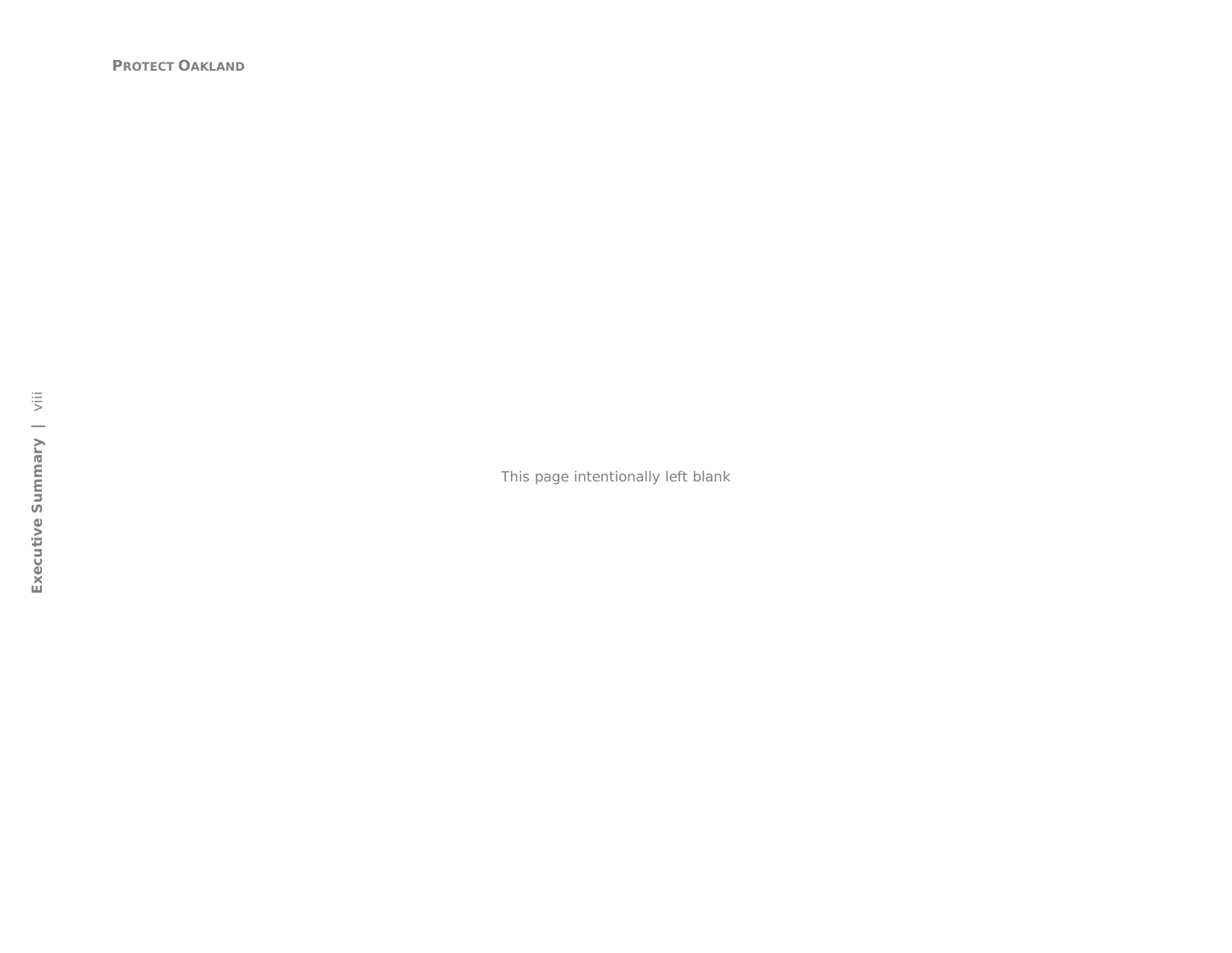## <span id="page-14-0"></span>**DIRECTORY OF POLICY STATEMENTS**

<span id="page-14-1"></span>**Overview** As suggested below, in Chapter 1 ("Introduction"), a set of policy statements should be at the heart of any general plan element. Oakland's safety element is no exception. The safety element establishes three broad goals which establish the overall framework for the mitigation of safety hazards in Oakland:

- Protect the health and safety of Oakland residents and others in the city by minimizing potential loss of life and injury caused by safety hazards.
- Safeguard Oakland's economic welfare by reducing potential property loss, damage to infrastructure, and social and economic dislocation and disruption resulting from safety hazards.
- Preserve Oakland's environmental quality by minimizing potential damage to natural resources from safety hazards.

These goals are expanded into specific policies and detailed actions. The policies and actions are grouped according to the five safety hazards examined in the element: public safety, geologic hazards, fire hazards, hazardous materials and flooding hazards. Accordingly, the policy statements are found dispersed in chapters 2-6, each of which

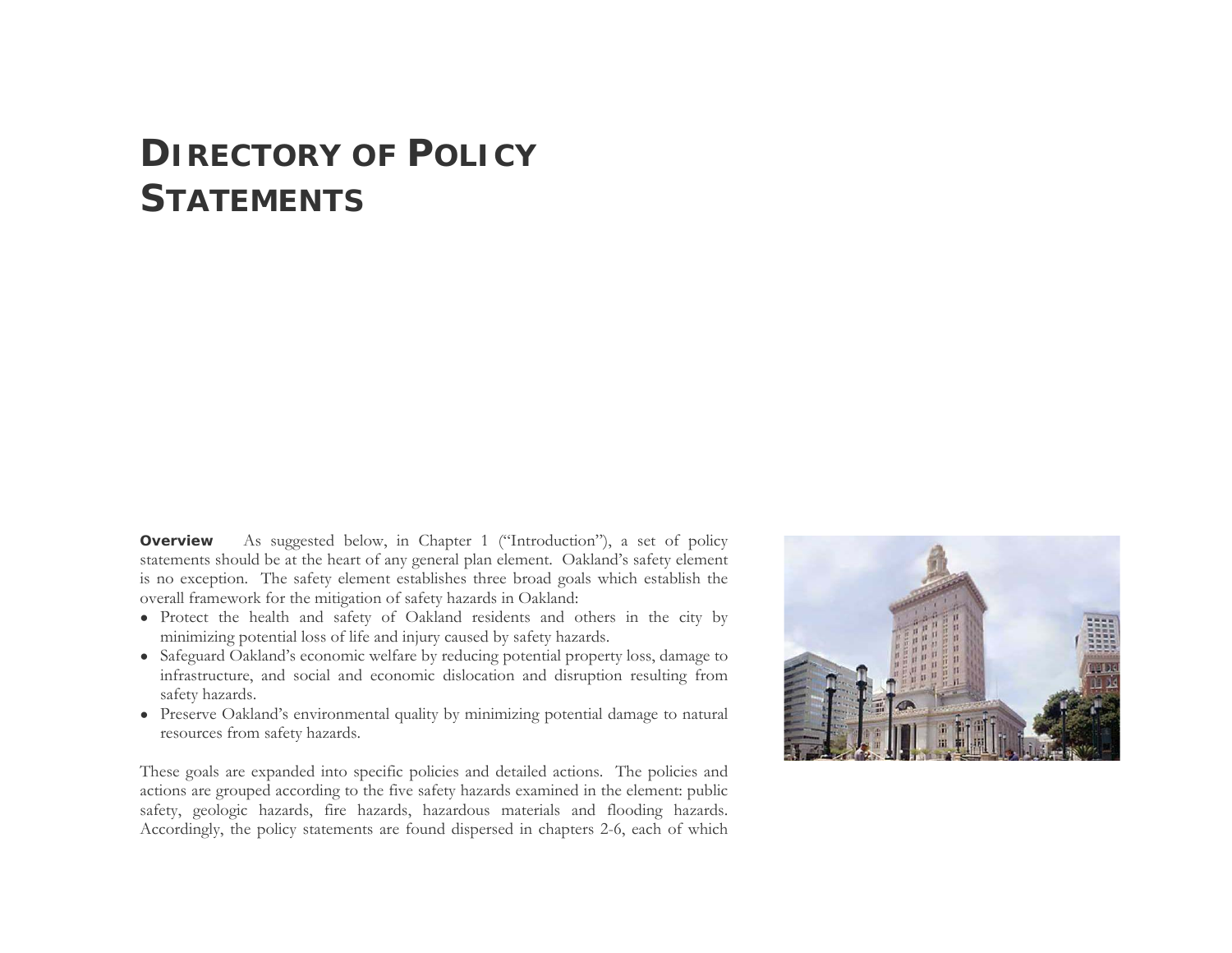deals with one of the above issues. However, the policies and actions are reproduced in this section for the purpose of presenting together, for easy reference, all the policy statements in the safety element.

<span id="page-15-1"></span>The policies and actions are coded according to the safety hazard to which they relate: PS for public safety, GE for geologic hazards, FI for fire hazards, HM for hazardous materials and FL for flooding hazards. Every policy is supported by several actions detailed, implementable steps that, if feasible, the city will undertake. As shown below, each action lists the city agency, and the division within that agency, that would assume the leading role in implementing that action. (CEDA refers to the Community and Economic Development Agency, OFD to the Oakland Fire Department, OPD to the Oakland Police Department, and PWA to the Public Works Agency.) Finally, it is important to note that the actions are underlain by two assumptions. First, the actions are meant to apply only to those geographic and programmatic areas over which the City of Oakland has legal authority. Second, the actions will only be implemented by the city if they can be accomplished successfully given financial, environmental, legal, social and technological factors.

#### <span id="page-15-0"></span>**POLICY STATEMENTS RELATED TO PUBLIC SAFETY**

- **POLICY PS-1** Maintain and enhance the city's capacity to prepare for, mitigate, respond to and recover from disasters and emergencies.
- ACTION PS-1.1: Continue to maintain the city's Emergency Operations Center in a fully functioning state of readiness.

**DED OFFICE OF EMERGENCY SERVICES** 

● ACTION PS-1.2: Maintain and update as necessary the Oakland Standardized Emergency Management System Plan.

**DED OFFICE OF EMERGENCY SERVICES**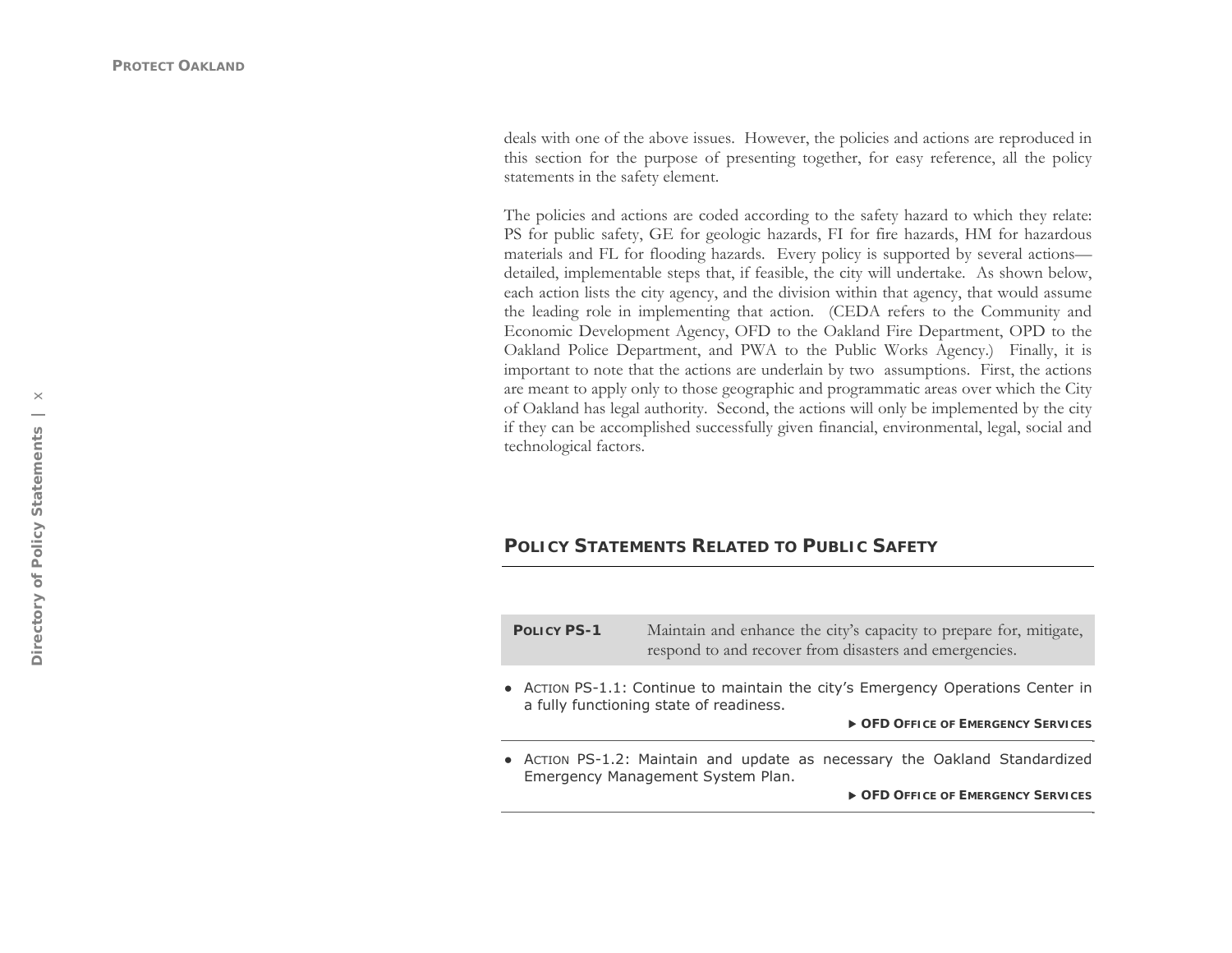● ACTION PS-1.2.1: To comply with federal and state law, follow, update, and adopt the Oakland Local Hazard Mitigation Plan.

 **OFD OFFICE OF EMERGENCY SERVICES, IN CONSULTATION WITH THE DEPARTMENT OF PLANNING, BUILDING AND NEIGHBORHOOD PRESERVATION**

● ACTION PS-1.2.2: City staff will study the occurrence, and damage from, windstorms to the residents and businesses of Oakland. If windstorms are found to be a significant environmental hazard, then staff will include strategies to mitigate windstorms in the next update of the Oakland Local Hazard Mitigation Plan.

**OFD OFFICE OF EMERGENCY SERVICES**

● ACTION PS-1.3: Work with hospitals and other appropriate private-sector entities and government agencies to prevent closure of emergency rooms and trauma centers in the city.

**OFD EMERGENCY MEDICAL SERVICES**

**■ DIRECTION PS-1.4: Continue to collaborate with adjoining jurisdictions on the network of outdoor warning sirens, and to test the sirens on a monthly basis.**<br> **• OFD OFFICE OF EMERGENCY SERVICES** 

**OFD** OFFICE OF EMERGENCY SERVICES<br>
• ACTION PS-1.5: Continue to offer community training on emergency prevention, preparedness and response as part of the CORE program.<br>
■ POFD OFFICE OF EMERGENCY SERVICES

- **OFFICE OF EMERGENCY SERVICES**<br> **OFFICE OF EMERGENCY SERVICES**<br> **OFFICE OF EMERGENCY SERVICES**<br> **OFFICE OF EMERGENCY SERVICES**<br> **OFFICE OF EMERGENCY SERVICES**<br> **OFFICE OF EMERGENCY SERVICES**<br> **OFFICE OF EMERGENCY SERVICES POLICY PS-2** Reduce the city's rate of violent crime, in particular the number<br>of crime-related injuries and deaths, and the public fear which<br>results from violent crime.
- ACTION PS-2.1: Conduct periodic assessments of the success of the Violence Reduction Plan, and revise the plan as necessary to continue to make progress toward achieving its goals.

 **OPD OFFICE OF THE CHIEF OF POLICE OPD BUREAU OF FIELD OPERATIONS OPD BUREAU OF SERVICES**

CORE: Citizens of Oakland Respond to **Emergencies**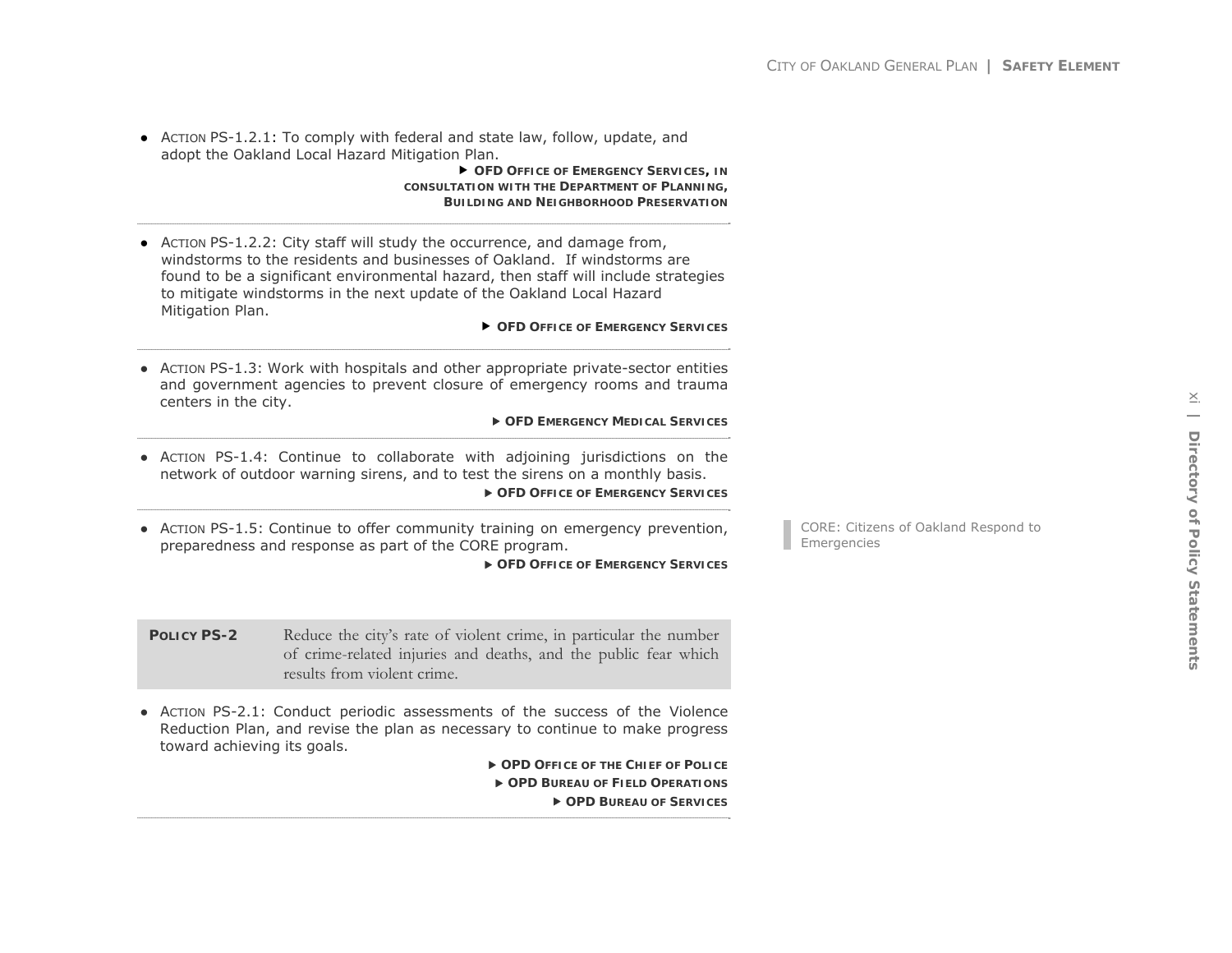● ACTION PS-2.2: Implement the various strategies, objectives and activities contained in the Violence Prevention Plan.

**AS IDENTIFIED IN THE VIOLENCE PREVENTION PLAN** 

● ACTION PS-2.3: Designate a staff person to conduct research and disseminate information on physical planning and design strategies that have been shown to reduce the opportunities for crime.

**CEDA PLANNING AND ZONING DIVISION**

**POLICY PS-3** Enhance the city's capacity to prevent and respond to terrorist attacks.

● ACTION PS-3.1: Make effective use of the Urban Area Security Initiative grant to implement the critical- and high-priority objectives identified in the homeland

**OFFICE OF THE CITY ADMINISTRATOR**

security strategy for the Oakland/Alameda County/Contra Costa County region.<br>
Security strategy for the Oakland/Alameda County/Contra Costa County region.<br> **Example 1998** Contribute as appropriate to implementation of the ● ACTION PS-3.2: Contribute as appropriate to implementation of the Alameda Countywide Terrorism Response Plan, and update as necessary the city's component of the plan, namely the Oakland Metropolitan Medical Response System Plan.

**OFD EMERGENCY MEDICAL SERVICES DIVISION**

● ACTION PS-3.3: Continue to collaborate, develop relationships and exchange information with other local, regional, state and federal agencies and with private emergency- and utility-service providers in activities related to terrorism prevention and response.

 $\triangleright$  **OFD OFFICE OF EMERGENCY SERVICES**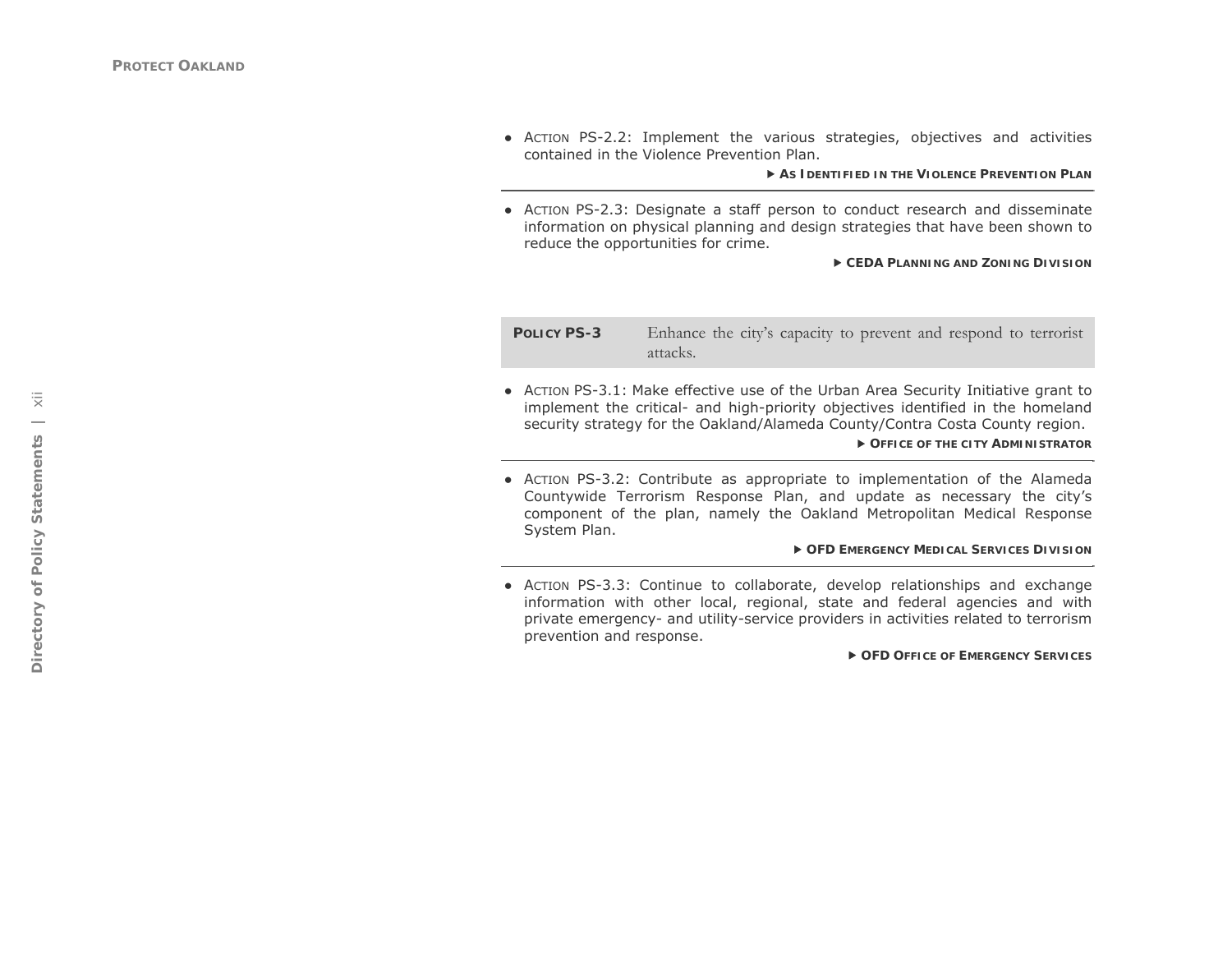#### <span id="page-18-0"></span>**POLICY STATEMENTS RELATED TO GEOLOGIC HAZARDS**

- **POLICY GE-1** Develop and continue to enforce and carry out regulations and programs to reduce seismic hazards and hazards from seismically triggered phenomena.
- ACTION GE-1.1: Continue to enforce the geologic reports ordinance by requiring site-specific geologic reports for development proposals in the Hayward fault Special Studies Zone, and restricting the placement of structures for human occupancy within fifty feet of the trace.

**CEDA BUILDING SERVICES DIVISION**

• ACTION GE-1.2: Enact regulations requiring the preparation of site-specific<br>geologic or geotechnical reports for development proposals in areas subject to geologic or geotechnical reports for development proposals in areas subject to earthquake-induced liquefaction, settlement or severe ground shaking, and conditioning project approval on the incorporation of necessary mitigation measures. **Example 18 Director CEDA** BUILDING SERVICES DIVISION<br>
▶ CEDA BUILDING SERVICES DIVISION<br>
▶ CEDA BUILDING SERVICES DIVISION

**POLICY GE-2** Continue to the reduced by the policine of necessary mitigation<br> **EXEDA BULDING SERVICES DIVISION**<br> **EXEDA BULDING SERVICES DIVISION**<br> **EXEDA BULDING SERVICES DIVISION**<br> **CEDA BULDING SERVICES DIVISION**<br> **CED** 

**<sup>y</sup> CEDA BUILDING SERVICES DIVISION**

**POLICY GE-2** Continue to enforce ordinances and implement programs that seek specifically to reduce the landslide and erosion hazards.

• ACTION GE-2.1: Continue to enforce provisions under the subdivision ordinance requiring that, under certain conditions, geotechnical reports be filed and soilhazards investigations be made to prevent grading from creating unstable slopes, and that any necessary corrective actions be taken.

**CEDA BUILDING SERVICES DIVISION**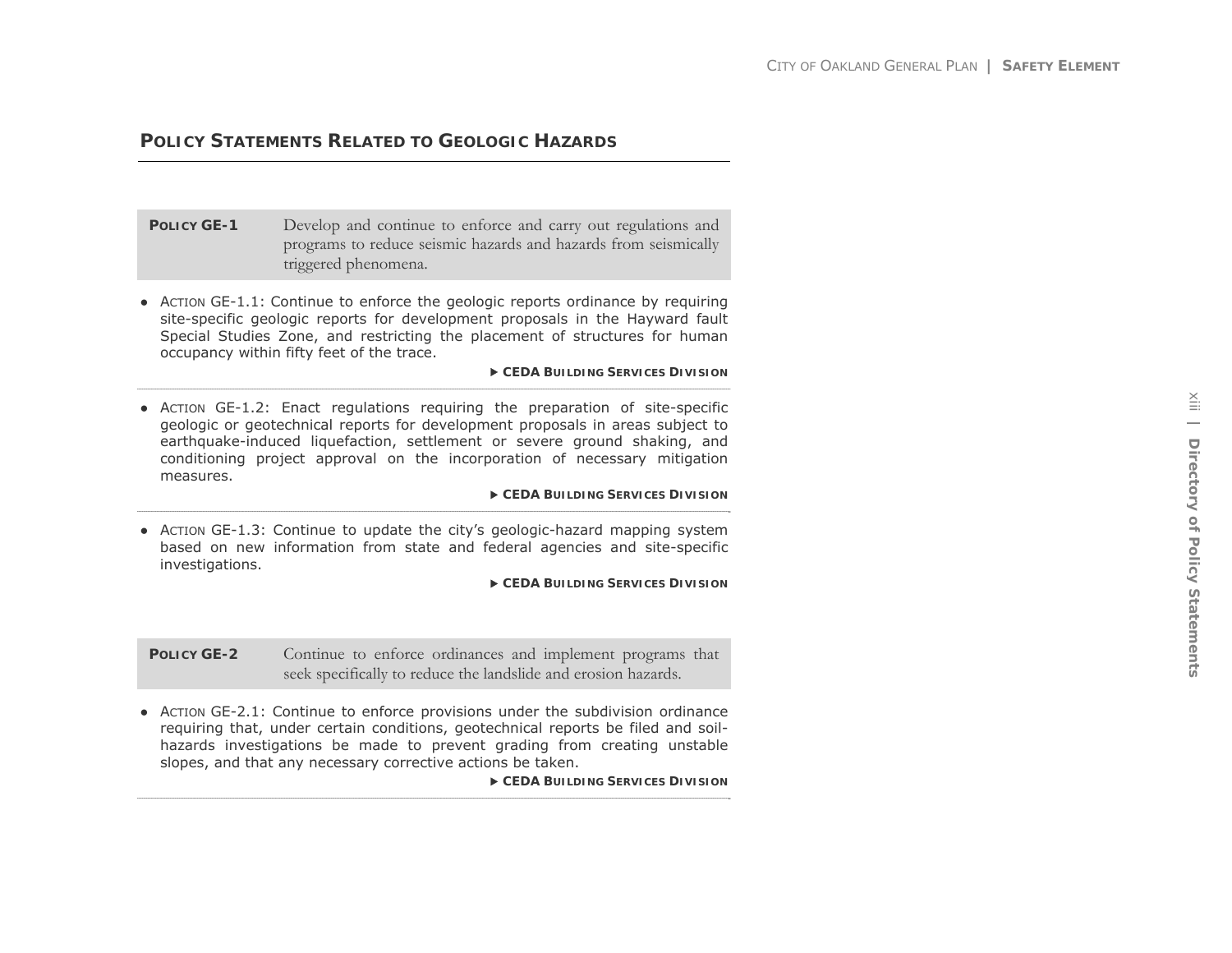● ACTION GE-2.2: Continue to enforce the grading, erosion and sedimentation ordinance by requiring, under certain conditions, grading permits and plans to control erosion and sedimentation.

**CEDA BUILDING SERVICES DIVISION**

● ACTION GE-2.3: Continue to enforce provisions under the creek protection, storm water management and discharge control ordinance designed to control erosion and sedimentation.

> **PWA ENVIRONMENTAL SERVICES DIVISION CEDA BUILDING SERVICES DIVISION**

● ACTION GE-2.4: Consider establishing area-specific interdepartmental task forces, with public participation, to recommend changes to the zoning ordinance to better address hillside development constraints, especially steeply sloping sites and infrastructure availability.

> **CEDA PLANNING AND ZONING DIVISION PWA ENVIRONMENTAL SERVICES DIVISION**

• ACTION GE-2.5: Enact regulations requiring new development projects to employ site-design and source-control techniques to manage peak stormwater runoff flows and impacts from increased runoff volumes.

**CEDA BUILDING SERVICES DIVISION**

● ACTION GE-2.6: Design fire-preventive vegetation-management techniques and practices for creek-sides and high-slope areas that do not contribute to the landslide and erosion hazard.

**OFD SUPPORT SERVICES DIVISION**

**POLICY GE-3** Continue, enhance or develop regulations and programs designed to minimize seismically related structural hazards from new and existing buildings.

● ACTION GE-3.1: Adopt and amend as needed updated versions of the California building code so that optimal earthquake-protection standards are used in construction and renovation projects.

**CEDA BUILDING SERVICES DIVISION**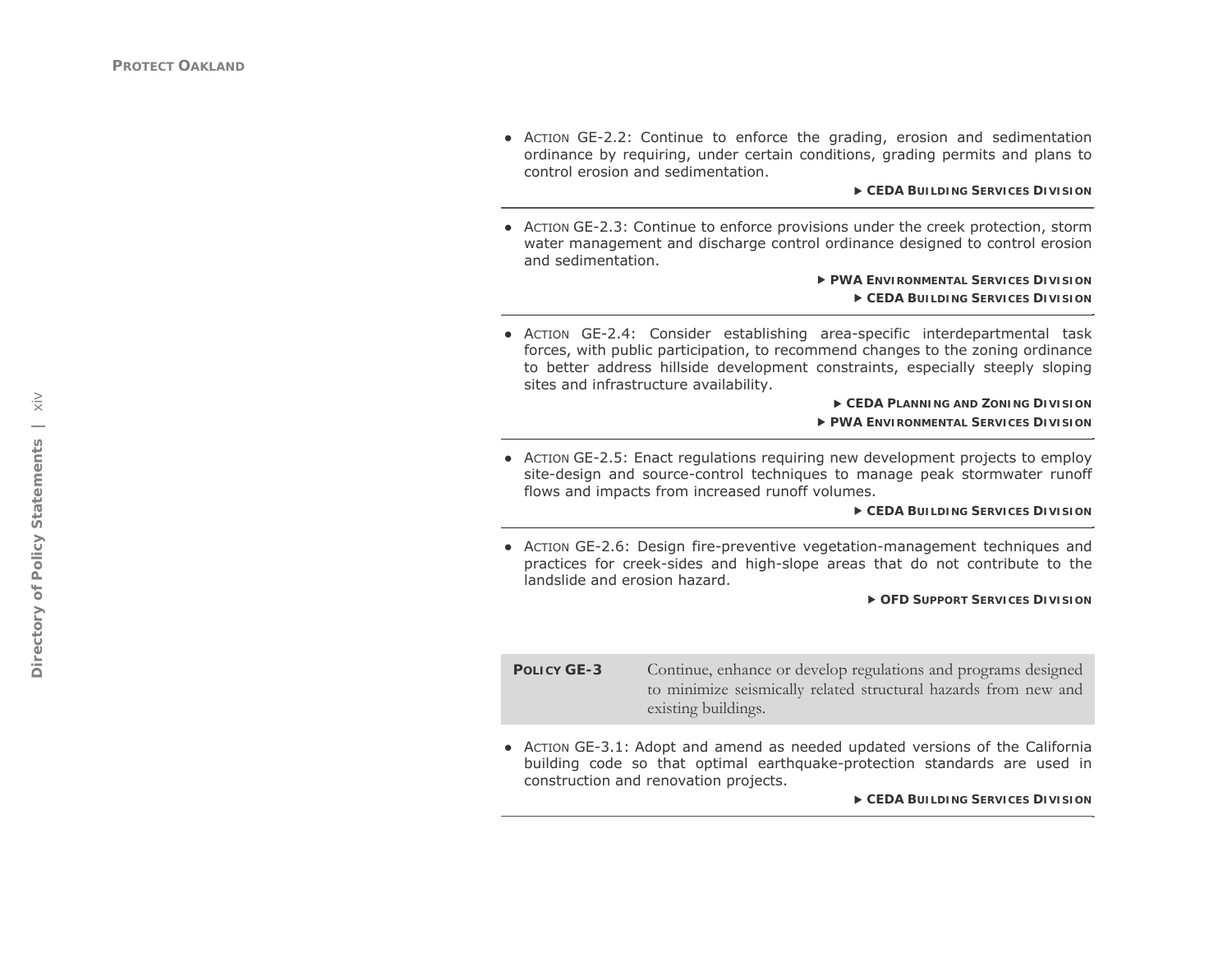● ACTION GE-3.2: Continue to enforce the unreinforced masonry ordinance to require that potentially hazardous unreinforced masonry buildings be retrofitted or be otherwise made to reduce the risk of death and injury from their collapse during an earthquake.

**CEDA BUILDING SERVICES DIVISION**

● ACTION GE-3.3: Continue to enforce the earthquake-damaged structures ordinance to ensure that buildings damaged by earthquakes are repaired to the extent practicable.

**CEDA BUILDING SERVICES DIVISION**

● ACTION GE-3.4: Consider developing a program to encourage, assist or provide incentives to owners of single-family homes or small apartment buildings in retrofitting their buildings for seismic safety.

**CEDA BUILDING SERVICES DIVISION**

| <b>POLICY GE-4</b> | Work to reduce potential damage from earthquakes to "lifeline"<br>utility and transportation systems. |
|--------------------|-------------------------------------------------------------------------------------------------------|
|                    |                                                                                                       |

● ACTION GE-4.1: Encourage Caltrans to expedite the retrofit of city- and countyowned highway overpasses in Oakland identified as candidates for seismic strengthening for which Caltrans is the lead agency. pedite the retrofit of city- and county-<br>1 identified as candidates for seismic<br>ead agency.<br>► PWA TRANSPORTATION SERVICES DIVISION

**PWA TRANSPORTATION SERVICES DIVISION**

• ACTION GE-4.2: As knowledge about the mitigation of geologic hazards<br>increases, encourage public and private utility providers to develop additional<br>measures to further strengthen utility systems against damage from<br>ear

• ACTION GE-4.3: Encourage BART to prioritize its program for retrofitting the system's aerial structures, stations and Transbay Tube for seismic safety over expansion of the system.

**PWA TRANSPORTATION SERVICES DIVISION**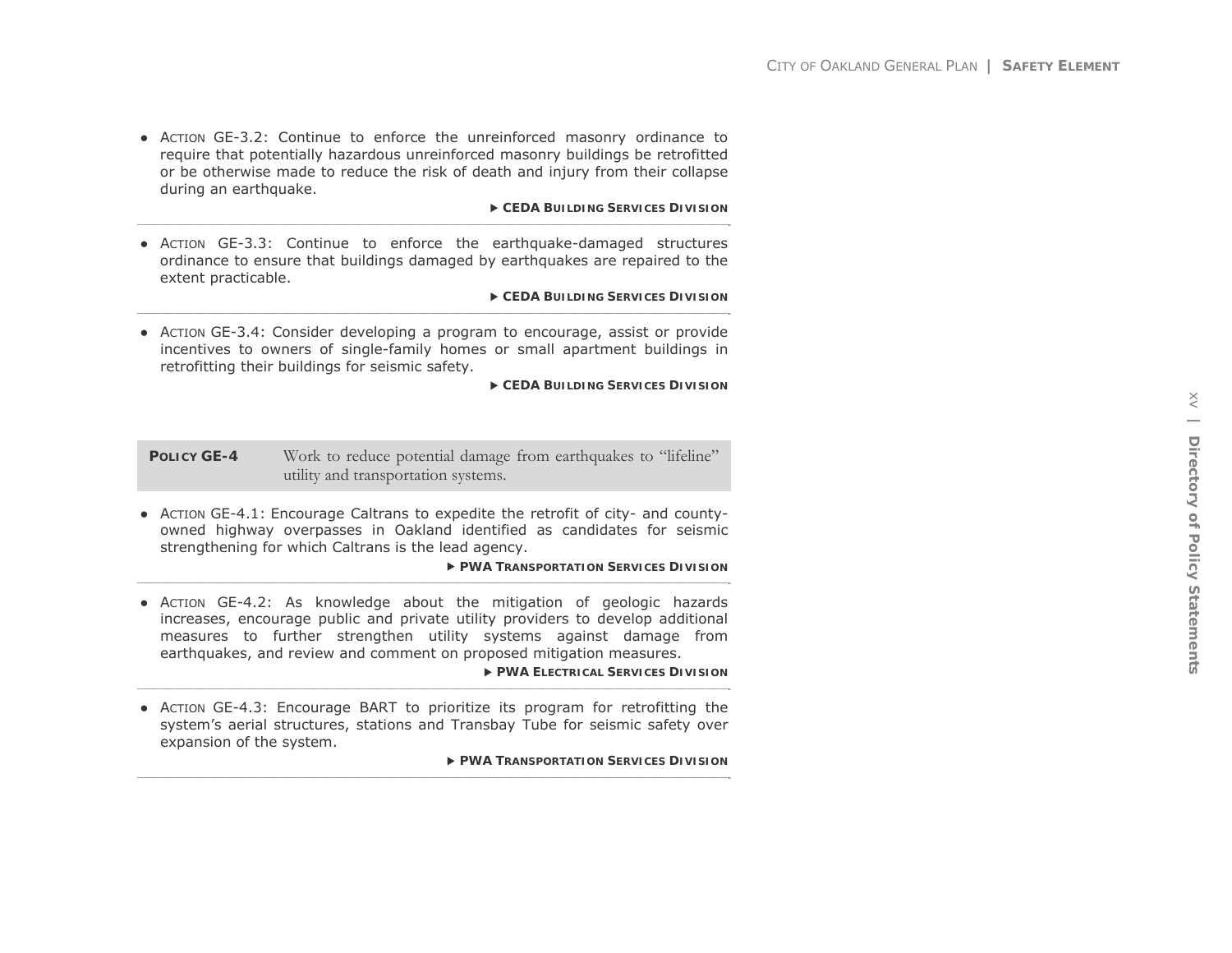● ACTION GE-4.4: Continue to designate underground utility districts for the purpose of replacing aboveground electric and phone wires and other structures with underground facilities, and use the planning-approval process to ensure that all new utility lines will be installed underground from the start.

> **PWA ELECTRICAL SERVICES DIVISION CEDA PLANNING AND ZONING DIVISION**

### **POLICY STATEMENTS RELATED TO FIRE HAZARDS**

<span id="page-21-0"></span>

| Maintain and enhance the city's capacity for emergency response,<br><b>POLICY FI-1</b><br>fire prevention and fire-fighting.                                                                                                                                             |                                                     |  | $\overline{\times}$            |
|--------------------------------------------------------------------------------------------------------------------------------------------------------------------------------------------------------------------------------------------------------------------------|-----------------------------------------------------|--|--------------------------------|
| • ACTION FI-1.1: Periodically assess the need for new or relocated fire stations and<br>other facilities, changes in staffing levels, and additional or updated supplies,<br>equipment, technologies and in-service training classes.<br>OFD TECHNICAL SERVICES DIVISION |                                                     |  |                                |
| • ACTION FI-1.2: Strive to meet a goal of responding to fires and other<br>emergencies within seven minutes of notification 90 percent of the time.<br>OFD FIELD OPERATIONS DIVISION                                                                                     |                                                     |  | Directory of Policy Statements |
| • ACTION FI-1.3: Continue to offer fire-prevention and fire-safety presentations<br>and training to the public.                                                                                                                                                          |                                                     |  |                                |
| OFD FIELD OPERATIONS DIVISION<br>OFD SUPPORT SERVICES DIVISION<br>OFD OFFICE OF EMERGENCY SERVICES                                                                                                                                                                       |                                                     |  |                                |
| • ACTION FI-1.4: Continue to sponsor the formation and training of CORE teams.<br>OFD OFFICE OF EMERGENCY SERVICES                                                                                                                                                       | CORE: Citizens of Oakland Respond to<br>Emergencies |  |                                |
| • ACTION FI-1.5: Continue to participate not only in general mutual-aid<br>agreements but also in agreements with adjoining jurisdictions for cooperative<br>response to fires.                                                                                          |                                                     |  |                                |

**OFD FIELD OPERATIONS DIVISION**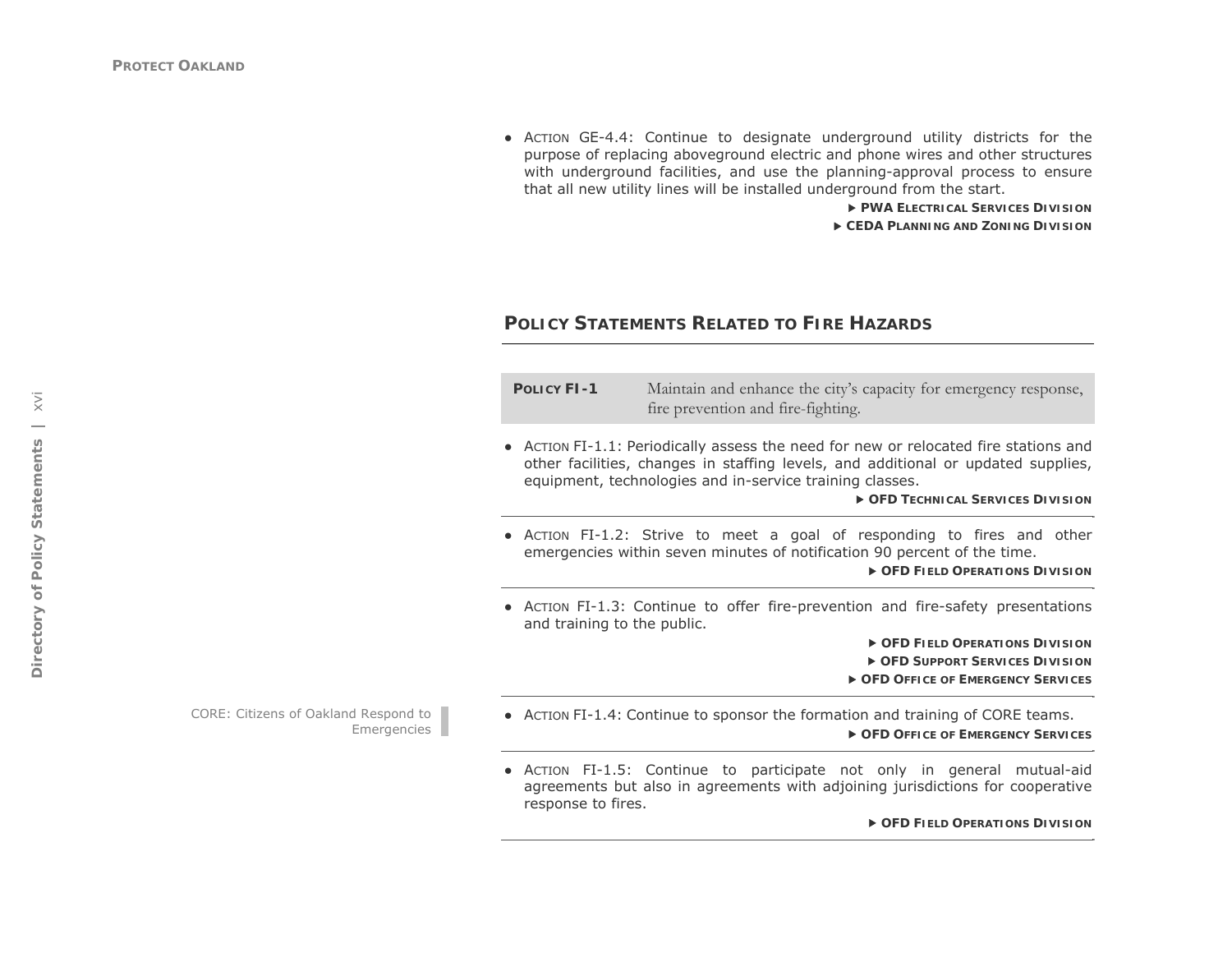● ACTION FI-1.6: Continue to conduct monthly tests of the alerting and warning system's outdoor sirens, coordinating them to the extent possible with those of neighboring jurisdictions.

**OFD OFFICE OF EMERGENCY SERVICES**

● ACTION FI-1.7: Along with the East Bay Municipal Utility District, review the extent to which recommendations from the district's 1994 infrastructure policy study on needed improvements to the water distribution system were implemented.

**OFD FIELD OPERATIONS DIVISION**

**POLICY FI-2** Continue, enhance or implement programs that seek to reduce the risk of structural fires.

● ACTION FI-2.1: Adopt and amend as needed updated versions of the California building and fire codes so that optimal fire-protection standards are used in construction and renovation projects. Protection standards are used in<br>
► CEDA BUILDING SERVICES DIVISION<br>
► OFD SUPPORT SERVICES DIVISION

• ACTION FI-2.2: Continue to enforce provisions under the local housing code requiring the use of fire-resistant construction and the provision of smoke detectors and fire-extinguishing systems.

▶ CEDA BUILDING SERVICES DIVISION

• ACTION FI-2.3: Continue to review development proposals to ensure that they<br>incorporate required and appropriate fire-mitigation measures, including<br>adequate provisions for occupant evacuation and access by fire-fightin personnel and equipment.

**OFD SUPPORT SERVICES DIVISION**

● ACTION FI-2.4: Compile a list of high-rise and high-occupancy buildings which are deemed due to their age or construction materials to be particularly susceptible to fire hazards, and determine an expeditious timeline for the firesafety inspection of all such structures.

**OFD SUPPORT SERVICES DIVISION**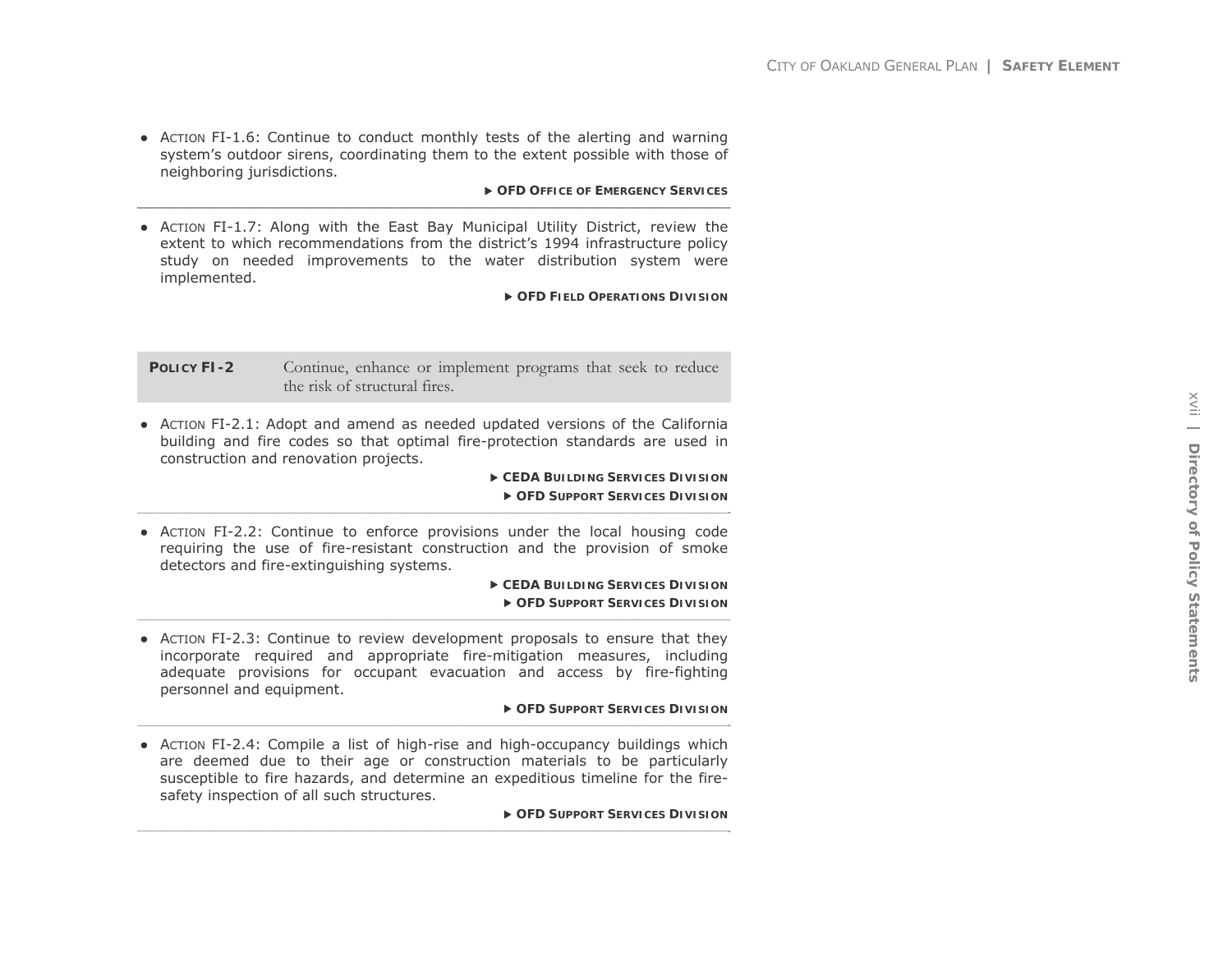● ACTION FI-2.5: Continue to conduct periodic fire-safety inspections of commercial, multi-family and institutional buildings.

**OFD SUPPORT SERVICES DIVISION**

● ACTION FI-2.6: Enforce the chapter of the municipal code regulating the location and design of street-address numbers on buildings.

**CEDA BUILDING SERVICES DIVISION**

**POLICY FI-3** Prioritize the reduction of the wildfire hazard, with an emphasis on prevention.

● ACTION FI-3.1: Implement and administer the 2004 wildfire-prevention assessment district for the Oakland Hills, and carry out the programs funded by the district, including fire-safety inspections of private properties, vegetation management practices, roving firefighter patrols on high fire-hazard days, and public education efforts.

> **OFD SUPPORT SERVICES DIVISION OFD FIELD OPERATIONS DIVISIONPWA TRANSPORTATION SERVICES DIVISION**

● ACTION FI-3.2: Consistent with the city's pedestrian master plan, develop unused pedestrian rights-of-way in the Oakland Hills as walkways to serve as additional evacuation routes, and provide and maintain lighting facilities for new and existing walkways.

> **PWA TRANSPORTATION SERVICES DIVISION PWA ENGINEERING DESIGN DIVISION PWA ELECTRICAL SERVICES DIVISION**

● ACTION FI-3.3: Continue to participate in multi-jurisdictional programs and task forces, such as the Hills Emergency Forum and Diablo FireSafe Council, that work to reduce the threat of wildfires.

**OFD SUPPORT SERVICES DIVISION**

● ACTION FI-3.4: Along with EBMUD, review the extent to which recommendations from the utility's district's 1993 study on its preparation and response to the 1991 firestorm were implemented.

**OFD FIELD OPERATIONS DIVISION**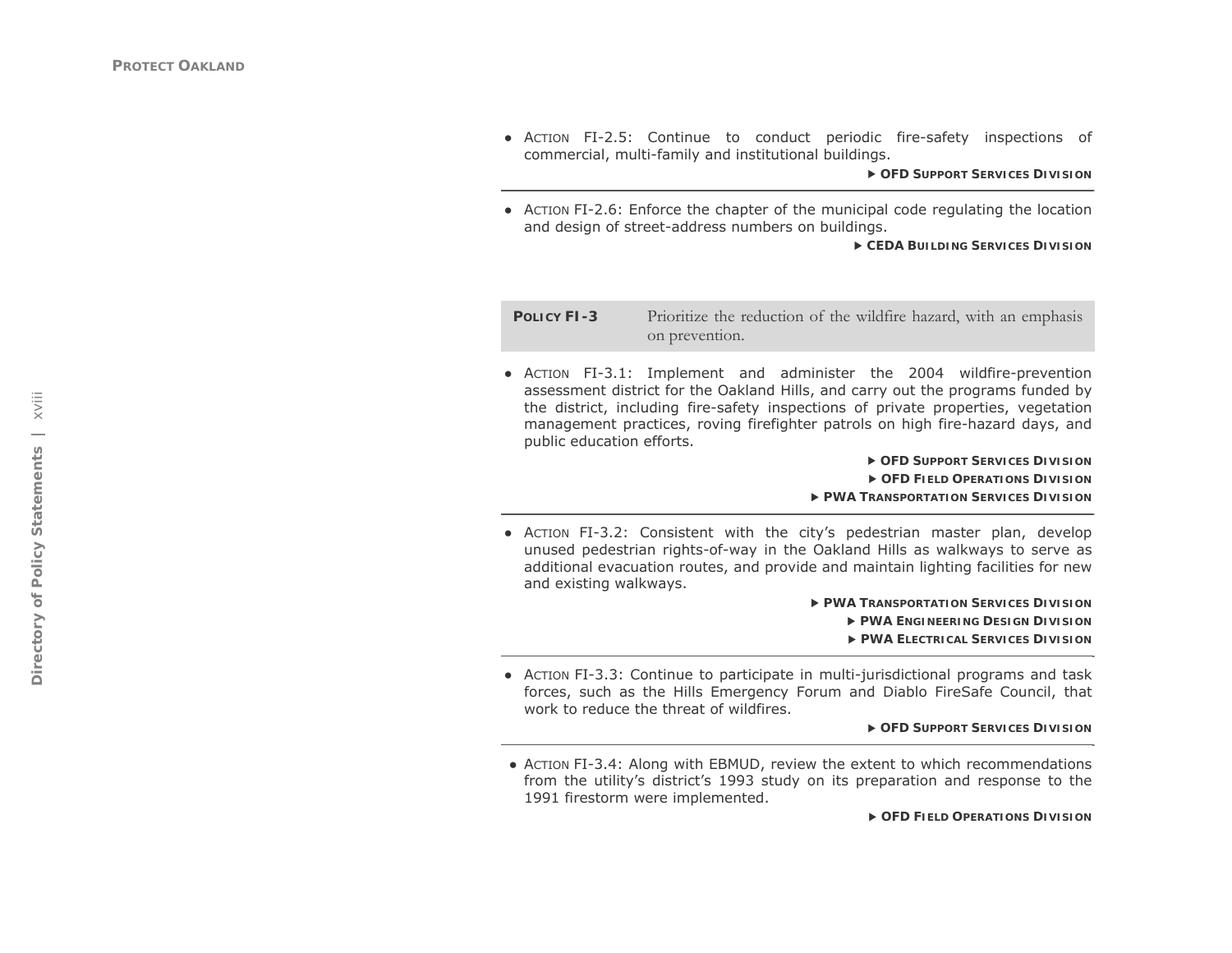#### <span id="page-24-0"></span>**POLICY STATEMENTS RELATED TO HAZARDOUS MATERIALS**

- **POLICY HM-1** Minimize the potential risks to human and environmental health and safety associated with the past and present use, handling, storage and disposal of hazardous materials.
- ACTION HM-1.1: Continue to exercise unified-program responsibilities, including the issuance of permits for and inspection of certain industrial facilities, monitoring the filing of disclosure forms and risk-management plans, hazardous-materials assessment reports and remediation plans, and closure plans by such facilities.

**OFD OFFICE OF EMERGENCY SERVICES**

• Action HM-1.2: Continue to enforce provisions under the zoning ordinance

regulating the location of facilities which use or store hazardous materials.<br>  $\rightarrow$  CEDA PLANNING AND ZONING DIVISION<br>  $\rightarrow$  OFD OFFICE OF EMERGENCY SERVICES<br>
• ACTION HM-1.3: Consider adopting a health and safety protecti or set of procedures to ensure that new activities which use or store hazardous materials on a regular basis near residential zones do not endanger public health or the environment. **Find the Solution Science of Store hazardous**<br> **CEDA PLANNING AND ZONING DIVISION**<br>
■ CEDA **PLANNING** AND ZONING DIVISION

• ACTION HM-1.4: Continue to participate in the Alameda County Waste<br>
Management Authority and, as a participant, continue to implement policies<br>
under the county's hazardous-waste management plan to minimize the<br>
generat

● ACTION HM-1.5: Continue to implement the city's household hazardous-waste element (including educating residents about waste-disposal options and the consequences of illegal disposal) in order to reduce the generation of household hazardous waste and the amount of such waste that is disposed inappropriately.

**PWA ENVIRONMENTAL SERVICES DIVISION**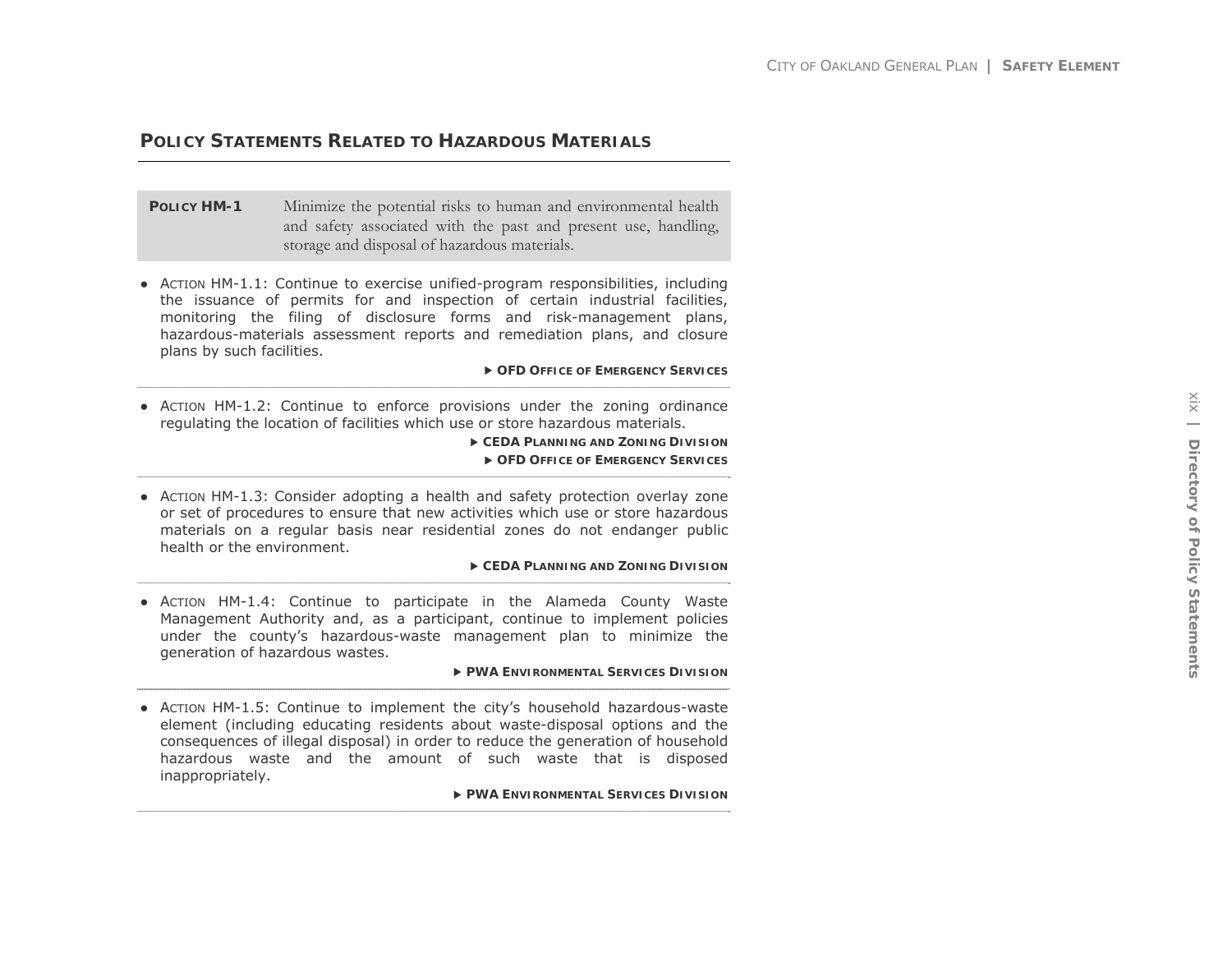● ACTION HM-1.6: Through the Urban Land Redevelopment program, and along with other participating agencies, continue to assist developers in the environmental clean-up of contaminated properties.

**PWA ENVIRONMENTAL SERVICES DIVISION**

● ACTION HM-1.7: Create and maintain a database with detailed site information on all brownfields and contaminated sites in the city.

**PWA ENVIRONMENTAL SERVICES DIVISION**

**POLICY HM-2** Reduce the public's exposure to toxic air contaminants through appropriate land use and transportation strategies.

● ACTION HM-2.1: Continue to enforce performance standards controlling the  $\frac{1}{2}$  emission of air contaminants, particulate matter, smoke and unpleasant odors.

**CEDA BUILDING SERVICES DIVISION**

● ACTION HM-2.2: Continue to discourage the development of sensitive receptors adjacent to significant sources of air contaminants and encourage industry to adopt best-available control technologies to reduce air contaminants.

**CEDA PLANNING AND ZONING DIVISION**

• ACTION HM-2.3: Continue to support the efforts of the Bay Area Air Quality Management District's air-toxics program, including the review and permitting of stationary sources, identification of emitting facilities, promulgation of **<sup>y</sup>**categorical control measures, and monitoring and inventory of emissions.

**PWA ENVIRONMENTAL SERVICES DIVISION**

● ACTION HM-2.4: Ensure implementation of policies and actions in the land use and transportation element designed to integrate land use and transportation planning and to promote alternative transportation options (see Appendix B); and policies in the open space, conservation and recreation element designed to encourage transportation alternatives and land use patterns that reduce automobile dependence (see Appendix A).

**CEDA PLANNING AND ZONING DIVISION**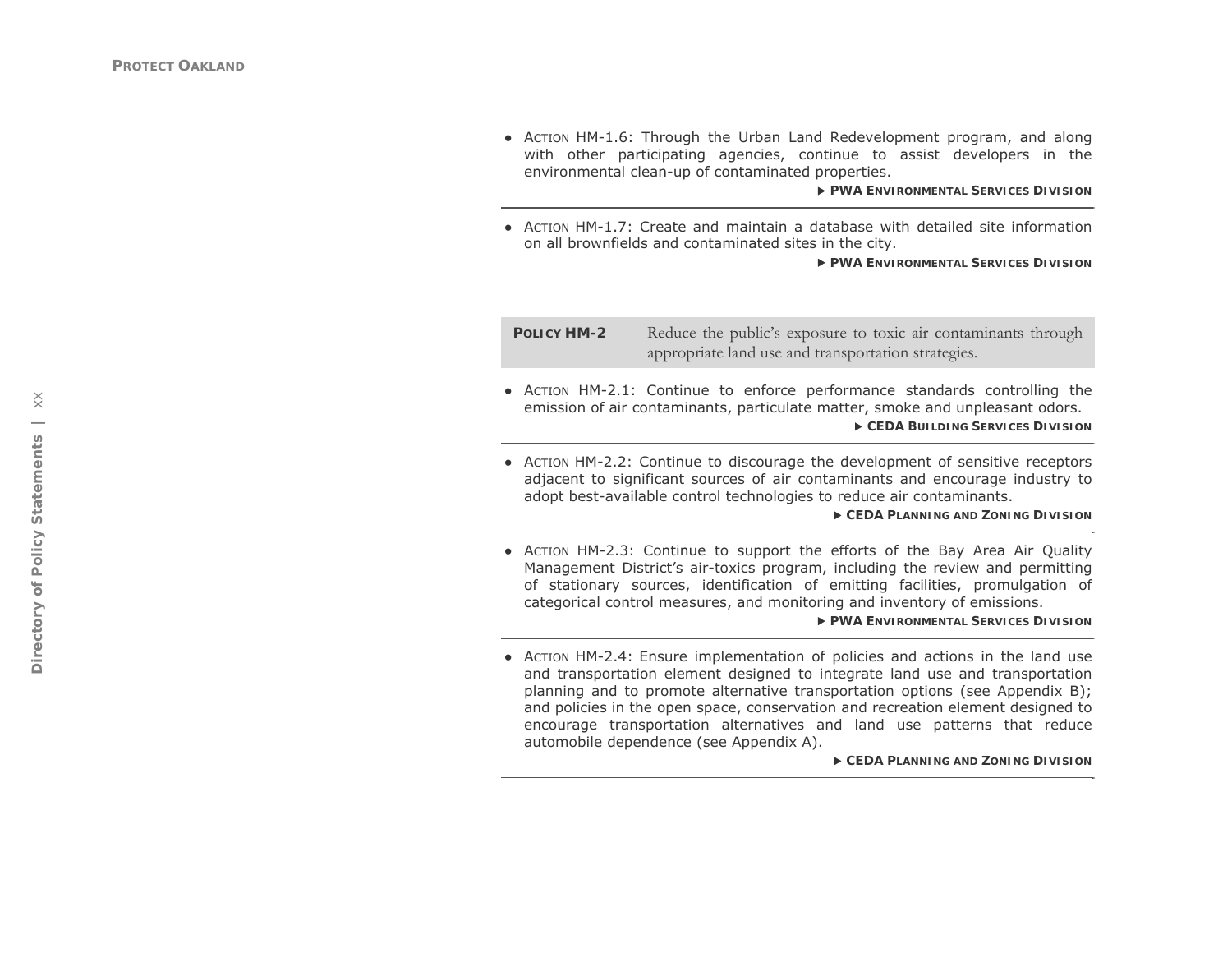● ACTION HM-2.5: Review and comment on regional and state air-quality plans and also on environmental impact reports for development projects in neighboring jurisdictions; and for the latter, request mitigation measures for any significant negative impacts on the city's air quality.

**CEDA PLANNING AND ZONING DIVISION**

- **POLICY HM-3** Seek to prevent industrial and transportation accidents involving hazardous materials, and enhance the city's capacity to respond to such incidents.
- ACTION HM-3.1: Continue to enforce regulations limiting truck travel through certain areas of the city to designated routes, and consider establishing timebased restrictions on truck travel on certain routes to reduce the risk and potential impact of accidents during peak traffic hours.

PWA TRANSPORTATION SERVICES DIVISION

**PWA TRANSPORTATION SERVICES DIVISION**<br>
■ ACTION HM-3.2: Continue to support the prohibition of trucks on I-580 through<br>
Dema TRANSPORTATION SERVICES DIVISION<br>
→ PWA TRANSPORTATION SERVICES DIVISION

**y of Polic** ● ACTION HM-3.3: Support state and federal legislative efforts that seek to increase the safety of transporting hazardous materials. **OFD OFFICE OF EMERGENCY SERVICES**

• ACTION HM-3.4: Continue to rely on, and update, the city's hazardous materials<br>area plan to respond to emergencies related to hazardous materials.<br>• ACTION HM-3.5: Continue to offer basic emergency-response education an

training to local businesses.

**OFD OFFICE OF EMERGENCY SERVICES**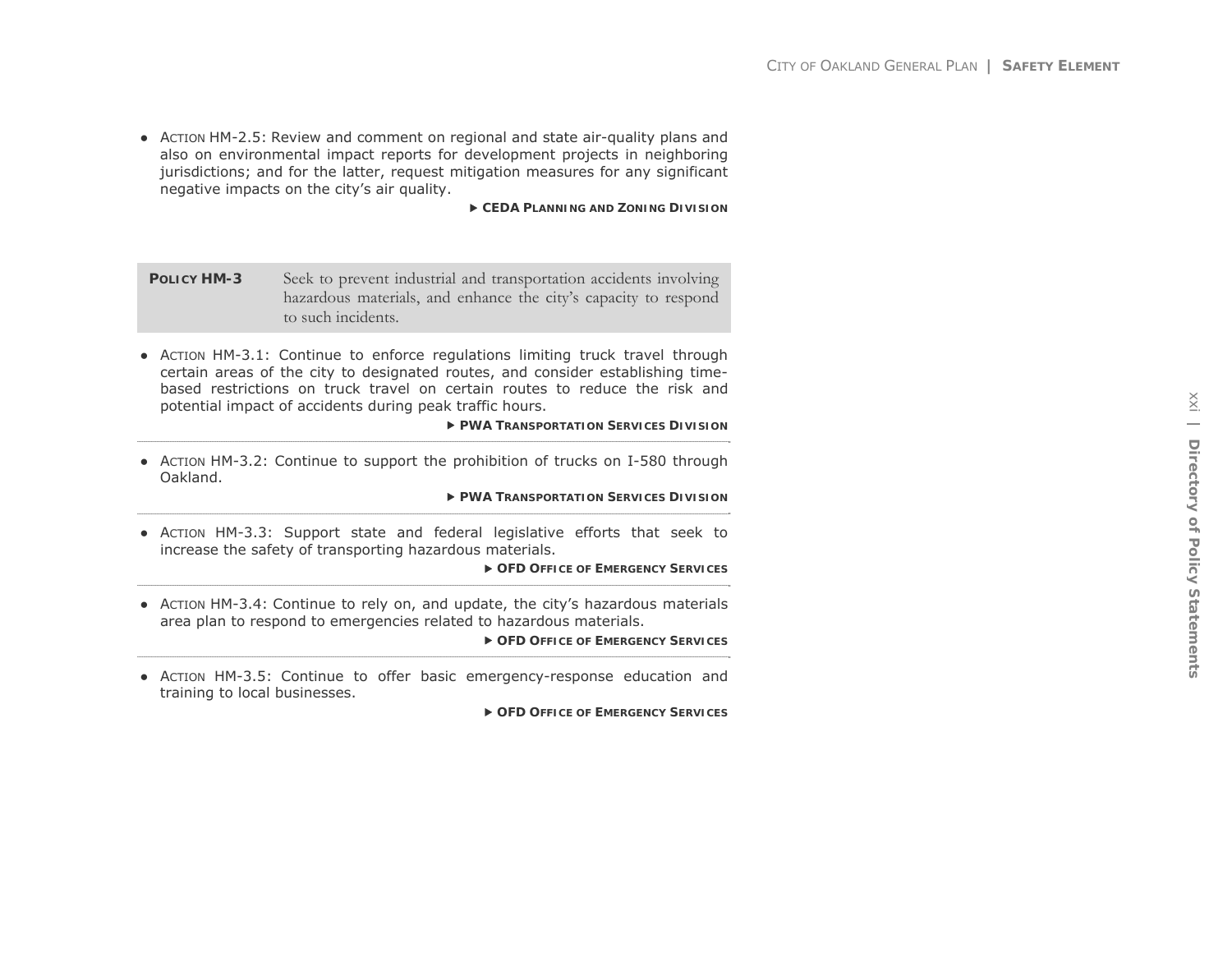#### <span id="page-27-0"></span>**POLICY STATEMENTS RELATED TO FLOODING HAZARDS**

**POLICY FL-1** Enforce and update local ordinances, and comply with regional orders, that would reduce the risk of storm-induced flooding.

• ACTION FL-1.1: Amend, as necessary, the city's regulations concerning new construction and major improvements to existing structures within flood zones in order to maintain compliance with federal requirements and, thus, remain a participant in the National Federal Insurance Program.

**CEDA BUILDING SERVICES DIVISION**

● ACTION FL-1.2: Continue to require that subdivisions be designed to minimize flood damage by, among other things, having lots and rights-of-way be laid out for the provision of approved sewer and drainage facilities, providing on-site detention facilities whenever practicable and having utility facilities be constructed in ways that reduce or eliminate flood damage.

**CEDA BUILDING SERVICES DIVISION**

● ACTION FL-1.3: Comply with all applicable performance standards pursuant to the 2003 Alameda countywide National Pollutant Discharge Elimination System municipal stormwater permit that seek to manage increases in stormwater runoff flows from new-development and redevelopment construction projects.

**PWA ENVIRONMENTAL SERVICES DIVISION**

● ACTION FL-1.4: Continue to enforce the grading, erosion and sedimentation ordinance by prohibiting the discharge of concentrated stormwater flows by other than approved methods.

> **CEDA BUILDING SERVICES DIVISION PWA ENGINEERING DESIGN DIVISION**

● ACTION FL-1.5: Continue to enforce provisions under the creek protection, storm water management and discharge control ordinance designed to keep watercourses free of obstructions and protect drainage facilities.

**PWA ENVIRONMENTAL SERVICES DIVISION**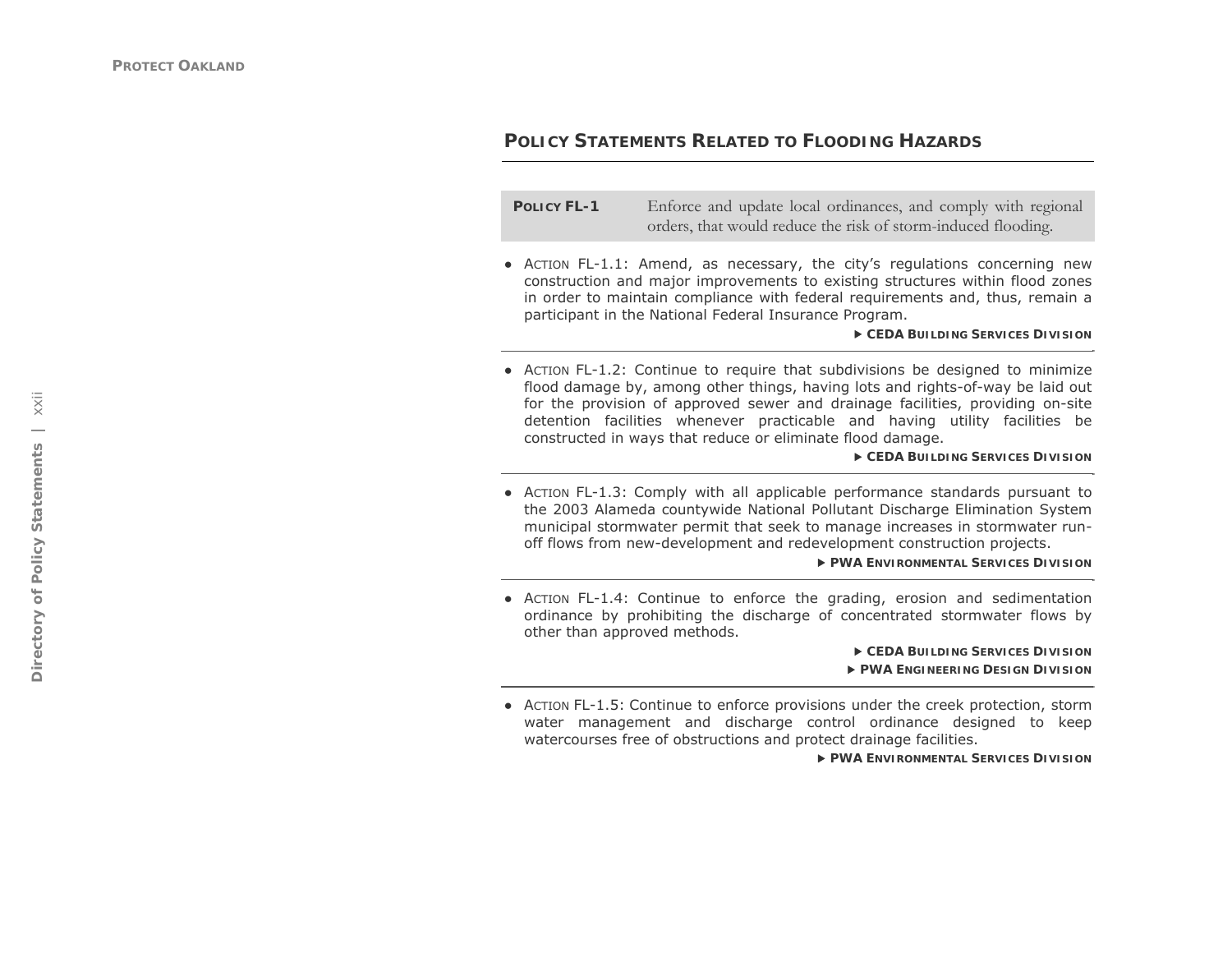**POLICY FL-2** Continue or strengthen city programs that seek to minimize the storm-induced flooding hazard.

● ACTION FL-2.1: Continue to repair and make structural improvements to storm drains to enable them to perform to their design capacity in handling water flows.

**PWA ENGINEERING DESIGN DIVISION**

● ACTION FL-2.2: Continue maintenance efforts to keep storm drains and creeks free of obstructions—while retaining vegetation in the channel, as appropriate to allow for the free flow of water.

**PWA SEWER AND STORM DRAIN MAINTENANCE DIVISION**

● ACTION FL-2.3: Continue the "Maintain-a-Drain Campaign," which encourages residents and businesses to keep storm drains in their neighborhood free of debris.

PWA SEWER AND STORM DRAIN MAINTENANCE DIVISION

• ACTION FL-2.4: Continue to provide sandbags and plastic sheeting to residents and businesses in anticipation of rainstorms, and to deliver those materials to the disabled and elderly upon request.

**<sup>y</sup> PWA SEWER AND STORM DRAIN MAINTENANCE DIVISION**

**POLICY FL-3** Seek the cooperation and assistance of other government agencies in managing the risk of storm-induced flooding.

**SECTION FL-3.1:** Upon completion of new flood-control projects, request that FEMA revise its flood-insurance rate map of the city to reflect flood risks accurately.

**CEDA BUILDING SERVICES DIVISION**

● ACTION FL-3.2: To reduce the cost of flood insurance to property owners, work to qualify for the highest-feasible rating under the Community Rating System of the National Federal Insurance Program.

**CEDA BUILDING SERVICES DIVISION**